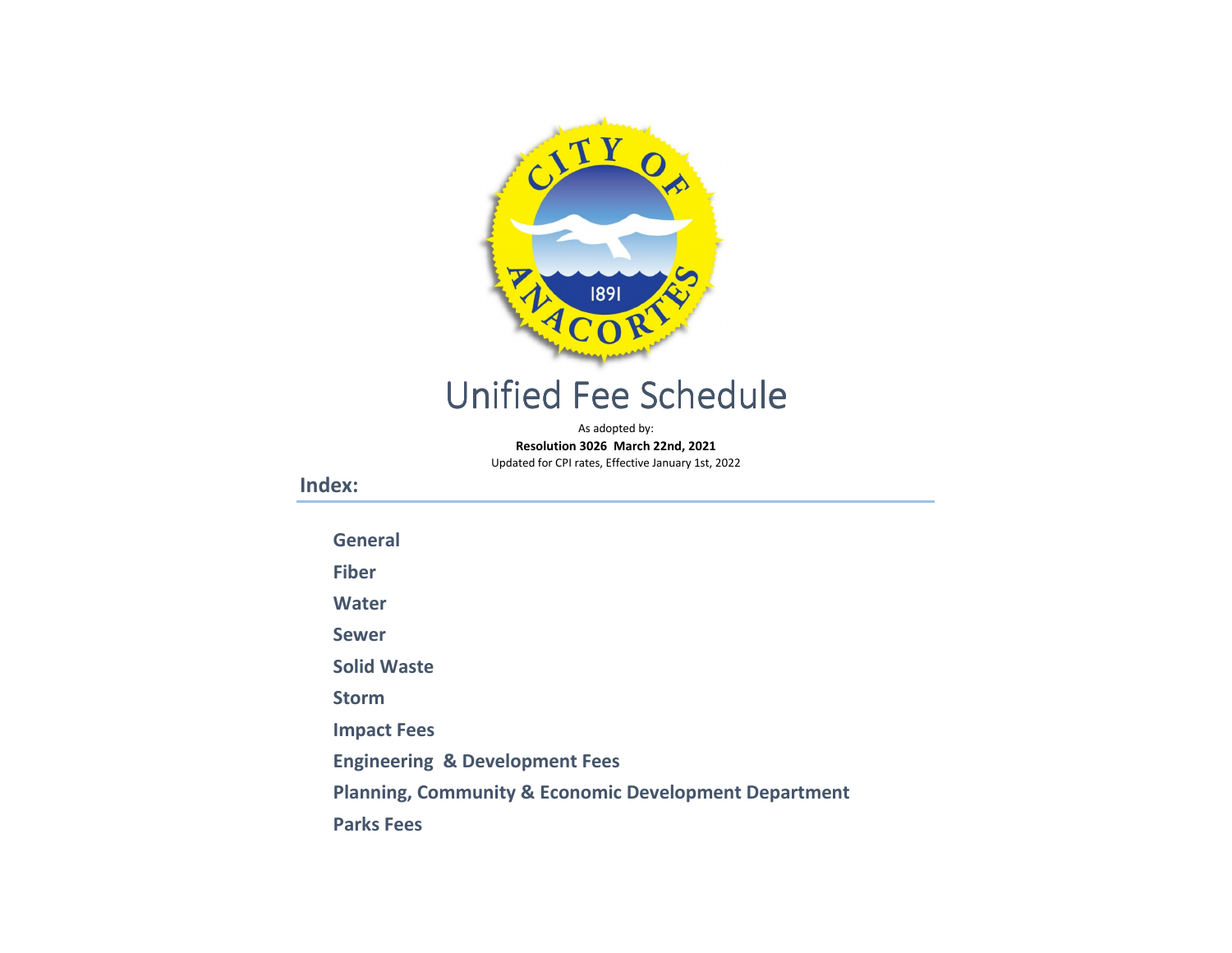### <span id="page-1-0"></span>General Provisions applicable to all City fees and charges

Unless otherwise noted

|                                                                                                                                                                | Rates Effective 1/1/2022 |       |
|----------------------------------------------------------------------------------------------------------------------------------------------------------------|--------------------------|-------|
| City ACH Autopay and Paperless Billing Discount                                                                                                                | Ş                        | 2.00  |
| This does not include autopay thru Paymentus or a bank bill pay service. Only direct debit from a<br>checking or savings account setup thru the City directly. |                          |       |
| <b>Credit Card Fee</b>                                                                                                                                         |                          | 1.50% |
| Fee is applied to the total purchase if using a credit card. This is less than the average cost to<br>accept this payment type.                                |                          |       |
| Service Fee                                                                                                                                                    | \$                       | 75.00 |
| Charged to all accounts and services if unpaid after 'shut-off' deadline.                                                                                      |                          |       |
| Service Charge Reduction for Low-Income Residential Customers                                                                                                  |                          |       |
| Available for Water, Sewer, Solid Waste, Storm, and Fiber service charges.                                                                                     |                          |       |
| See AMC 13.44.020 for more details.                                                                                                                            |                          |       |
| <b>NSF Fees for Utility Billing</b>                                                                                                                            |                          |       |
| First offense                                                                                                                                                  | \$                       | 25.00 |
| Each additional offense, rate is increased by \$25                                                                                                             |                          |       |
| For example, the third offense is \$75                                                                                                                         |                          |       |

#### For all rate purposes:

"Single-family residence" is defined as a building containing one kitchen, designed and/or used to house not more than one family, including all necessary employees of such family, such building having a single sewer service connection. Manufactured homes occupying a separate lot and providing permanent housing with a separate sewer connected shall be classified as a single-family residence.

"Multiple-family residence" is defined as a building or a group of buildings housing two or more families, living independently of each other, a family being defined as one or more persons living as a single housekeeping unit or household with sewer service being provided through not more than one sewer connection.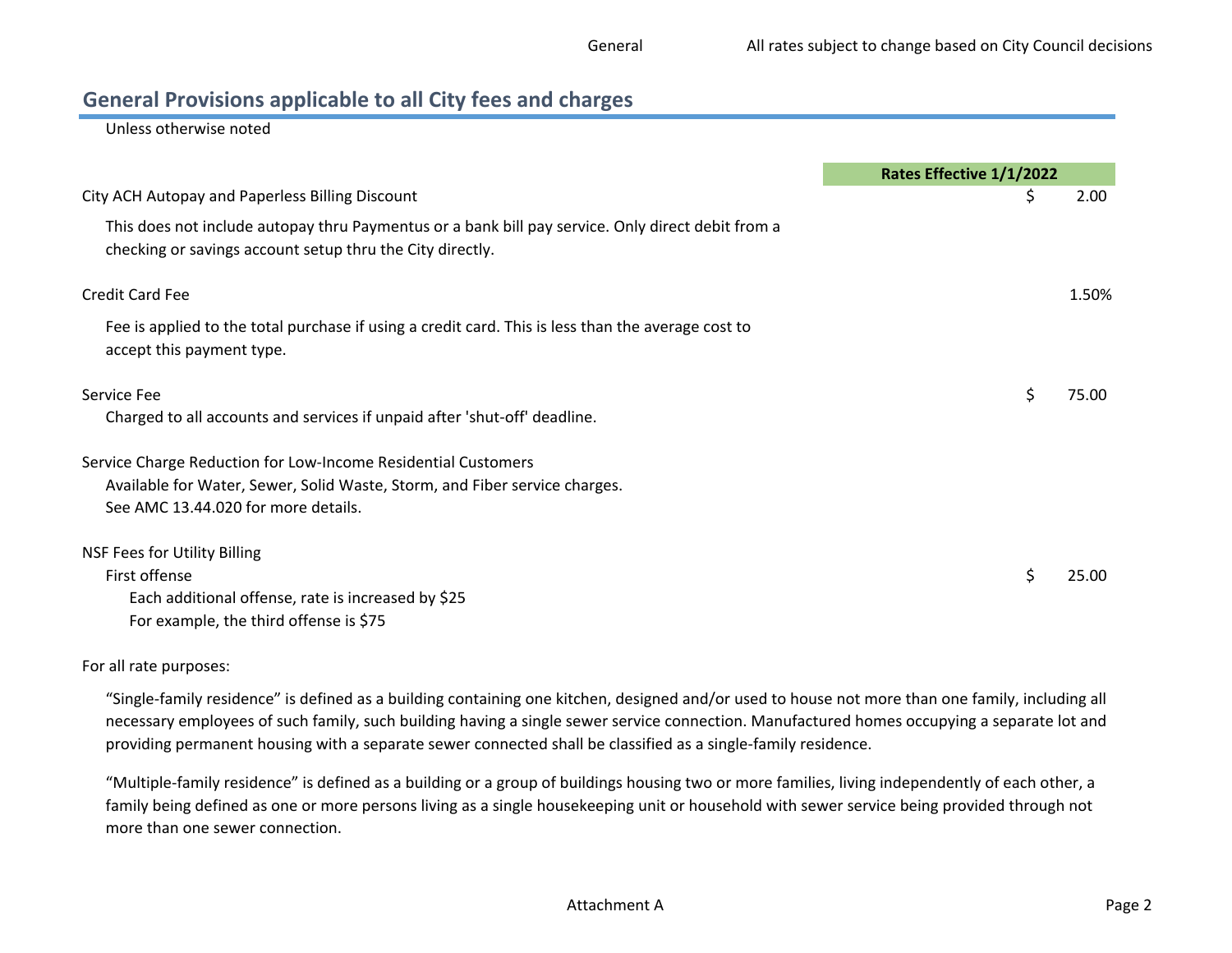# <span id="page-2-0"></span>FIBER

Fiber internet service will be billed monthly.

For customers who own the property where internet service is provided, internet will be billed on the same bill as other utilities provided at the same address. Customers who do not own the property at which service is provided will be billed on a separate bill.

### City of Anacortes Fiber Internet

|                                                                                 | <b>Long Term</b> |               |           | <b>Monthly Add On for</b>                                 |                 |                     |                                                                                                           |
|---------------------------------------------------------------------------------|------------------|---------------|-----------|-----------------------------------------------------------|-----------------|---------------------|-----------------------------------------------------------------------------------------------------------|
|                                                                                 | <b>Contract</b>  |               |           | <b>Optional City</b>                                      |                 | <b>Installation</b> |                                                                                                           |
| <b>Service</b>                                                                  | <b>Required</b>  |               |           | <b>Monthly Service Managed WiFi</b>                       |                 | Charge*             |                                                                                                           |
| Residential, 100 Mbps                                                           | No               | \$            | 39        | \$                                                        | 10              | - \$                | 100                                                                                                       |
| Residential, 1 Gbps                                                             | No               | \$            | 69        | \$.                                                       | 10 <sup>°</sup> | - \$                | 100                                                                                                       |
| Business, 100 Mbps                                                              | Yes              | \$            | 89        | \$                                                        | $10 \pm 5$      |                     | 100                                                                                                       |
| Business, 1 Gbps                                                                | Yes              | \$            | 149       | -S                                                        | 10              | \$                  | 100                                                                                                       |
| *Includes applicable sales tax.                                                 |                  |               |           |                                                           |                 |                     |                                                                                                           |
| <b>Static IP addresses</b>                                                      |                  |               |           |                                                           |                 |                     |                                                                                                           |
| IP <sub>v6</sub>                                                                |                  |               | No Charge |                                                           |                 |                     |                                                                                                           |
| IPv4, 1 usable address                                                          |                  | \$            | 9         |                                                           |                 |                     |                                                                                                           |
| IPv4, 5 usable addresses                                                        |                  |               | 20        |                                                           |                 |                     |                                                                                                           |
| IPv4, more than 5 usable addresses to be negotiated on an individual case basis |                  |               |           |                                                           |                 |                     |                                                                                                           |
| <b>Service Suspension</b>                                                       | \$20 per month   |               |           |                                                           |                 |                     | Available to residential customers or business class customers who have fulfilled their 12 month contract |
|                                                                                 |                  |               |           | Service suspension must be a minimum of 60 days           |                 |                     |                                                                                                           |
| <b>Customer-Caused Service Call</b>                                             |                  |               |           |                                                           |                 |                     | The charges will apply to configuring customer-owned equipment and                                        |
|                                                                                 |                  |               |           | repairing customer-caused damage to city-owned equipment. |                 |                     |                                                                                                           |
|                                                                                 |                  | \$50 per hour |           | During regular City work hours                            |                 |                     |                                                                                                           |
|                                                                                 |                  | \$75 per hour |           | Outside of regular City work hours                        |                 |                     |                                                                                                           |
| <b>Services Yet To Be Priced</b>                                                |                  |               |           |                                                           |                 |                     |                                                                                                           |
| <b>Dedicated Internet Access</b>                                                |                  |               |           |                                                           |                 |                     |                                                                                                           |
| Ethernet circuits (point-to-point, point-to-multipoint)                         |                  |               |           |                                                           |                 |                     |                                                                                                           |
| Dark fiber                                                                      |                  |               |           |                                                           |                 |                     |                                                                                                           |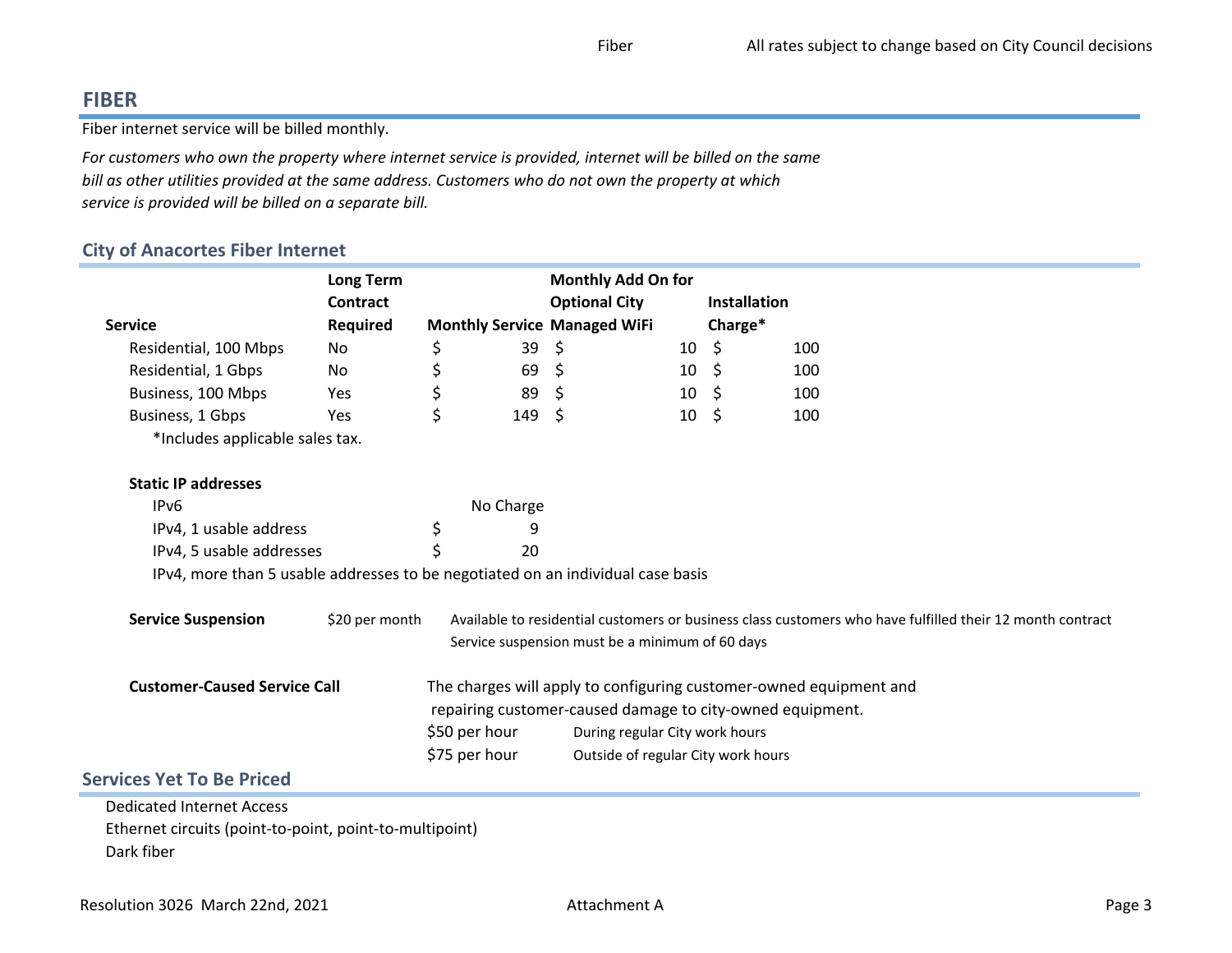Rates Effective 1/1/2022

### <span id="page-3-0"></span>WATER

 Regular water rates are indexed annually by the treasurer to reflect one hundred percent of any change from the Consumer Price Index for Seattle-Tacoma-Bellevue-All Urban Wage Earners (CPl-U) for the previous October.

Seattle-Tacoma-Bellevue-All Urban Wage Earners (CPl-U), October 2020-October 2021 6.536%

The amount billed includes a fee or tax up to 7% calculated on the gross revenue of the water utility.

|                                                 |                                          | Rates Effective 1/1/2022 |                   |                   |                      |                     |          |
|-------------------------------------------------|------------------------------------------|--------------------------|-------------------|-------------------|----------------------|---------------------|----------|
| <b>Water Residential and Commercial Charges</b> |                                          |                          |                   |                   |                      |                     |          |
| <b>Monthly Fixed Charge</b>                     |                                          |                          |                   |                   |                      |                     |          |
| <b>Meter Size (Inches)</b>                      |                                          | Residential              |                   | <b>Commercial</b> |                      | <b>Multi-Family</b> |          |
|                                                 | $5/8 \times \frac{3}{4}$ & $\frac{3}{4}$ | \$                       | $22.89 \quad$ \$  |                   | $34.38 \quad$ \$     |                     | 25.58    |
|                                                 |                                          |                          | $38.24$ \$        |                   | $57.40 \div$         |                     | 42.72    |
|                                                 | $1\frac{1}{2}$                           |                          | $76.24 \text{ }$  |                   | $114.47 \; \text{S}$ |                     | 85.19    |
|                                                 | 2                                        |                          | $122.04 \quad$ \$ |                   | $183.23 \quad \zeta$ |                     | 136.36   |
|                                                 | 3                                        |                          |                   |                   | $366.46$ \$          |                     | 272.72   |
|                                                 | 4                                        |                          |                   |                   | $572.73$ \$          |                     | 426.23   |
|                                                 | 6                                        |                          |                   |                   | $1,145.80$ \$        |                     | 852.71   |
|                                                 | 8                                        |                          |                   | \$                | $1,833.34$ \$        |                     | 1,364.39 |
| <b>Monthly Consumption Charge</b>               |                                          |                          |                   |                   |                      |                     |          |
|                                                 |                                          | <b>Residential</b>       |                   | <b>Commercial</b> |                      | <b>Multi-Family</b> |          |
| All consumption per cubic foot (CF)             |                                          | \$                       | $0.02542 \div$    |                   | $0.03819$ \$         |                     | 0.02848  |
| All consumption per gallon*                     |                                          | \$                       | $0.00340 \quad $$ |                   | $0.00510 \quad $$    |                     | 0.00381  |

\*Utility meters and billing system operate using cubic feet, some rounding may occur when reviewing billed amounts in gallon format.

~Base rates and consumption rates are subject to a 50% surcharge for out of City limits service

#### Water General Facilities Charges~

| Meter Size (Inches)                      | <b>GFC In-City</b> |         |
|------------------------------------------|--------------------|---------|
| $5/8 \times \frac{3}{4}$ & $\frac{3}{4}$ |                    | 8,885   |
| <u>. на ста</u>                          |                    | 22,213  |
| $1\frac{1}{2}$                           |                    | 44,426  |
| -                                        |                    | 71,082  |
|                                          |                    | 142,163 |
|                                          |                    | 222,130 |

~ Outside City Limits rate is 1.5x the In-City rate.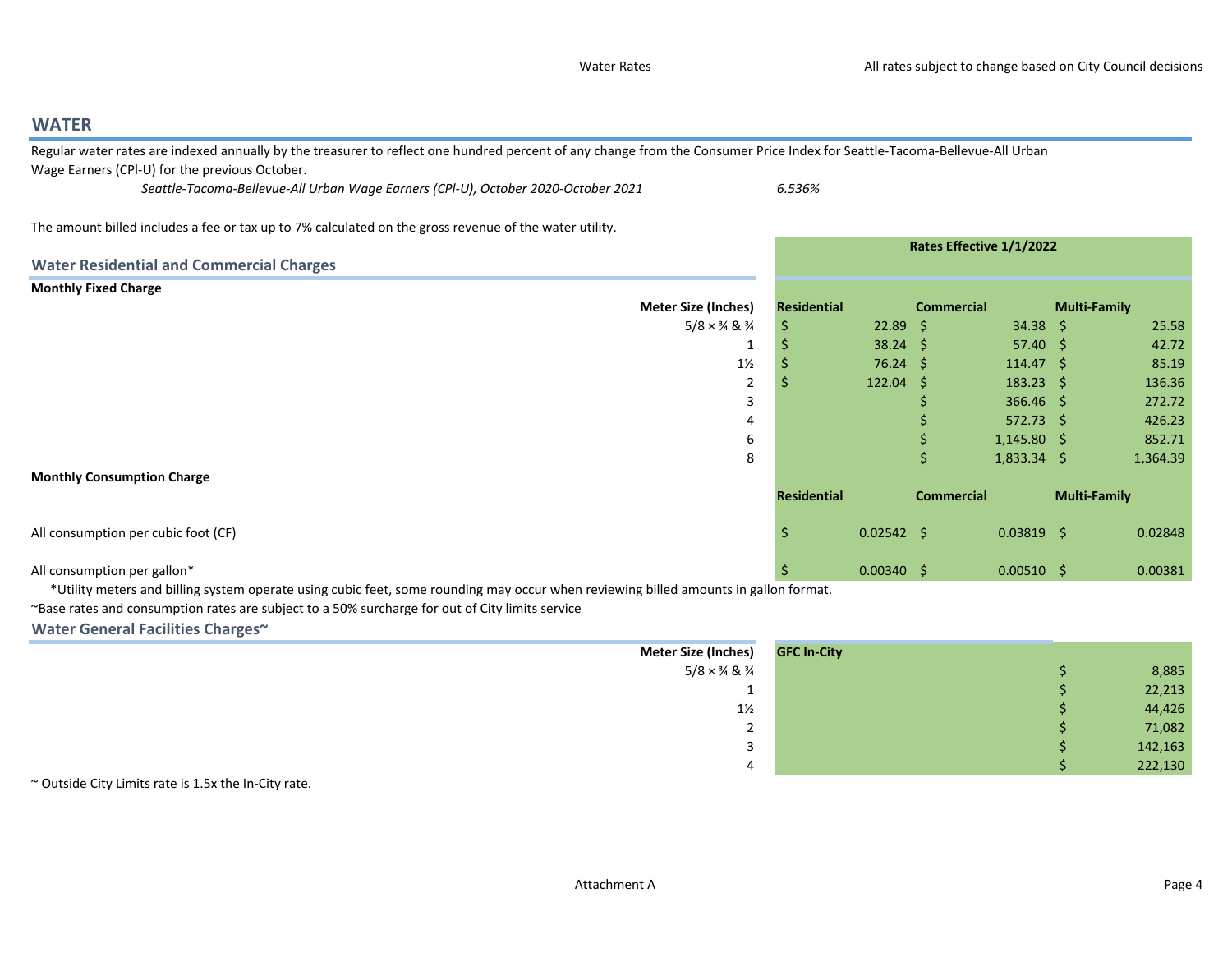|                                                                                                                                                             | Rates Effective 1/1/2022 |                               |        |                            |  |
|-------------------------------------------------------------------------------------------------------------------------------------------------------------|--------------------------|-------------------------------|--------|----------------------------|--|
| <b>Water Agriculture Irrigation</b>                                                                                                                         |                          |                               |        |                            |  |
| Agriculture Meter (double check)                                                                                                                            |                          |                               | 448.04 |                            |  |
| <b>Agriculture Consumption Rate</b>                                                                                                                         |                          |                               | 2,565  | <b>Per Million Gallons</b> |  |
|                                                                                                                                                             |                          |                               |        |                            |  |
| <b>Water Additional Fees</b>                                                                                                                                |                          |                               |        |                            |  |
| Meter Installation Fee, up to 1"                                                                                                                            | 1,156.82                 |                               |        |                            |  |
| Meter Installation Fee deposit, greater than 1"                                                                                                             |                          | 1,185.70 towards install cost |        |                            |  |
| <b>Standpipe Water Charges</b>                                                                                                                              |                          | 0.04233 Per Cubic Foot        |        |                            |  |
| <b>Construction Meter Charges</b>                                                                                                                           | 65.23                    |                               |        |                            |  |
| Flat fee up to 60 days, up to 1000CF, billed at standpipe rate after CF cap.                                                                                |                          |                               |        |                            |  |
| Water service fee*                                                                                                                                          | 75.00                    |                               |        |                            |  |
| After hours additional water service fee*                                                                                                                   | 75.00                    |                               |        |                            |  |
| City ACH Autopay and Paperless Billing Discount*                                                                                                            | 2.00                     |                               |        |                            |  |
| This does not include autopay thru Paymentus or a bank bill pay service. Only direct debit from a checking or savings account setup thru the City directly. |                          |                               |        |                            |  |

\*Not subject to CPI adjustments

ALL RATES ARE SUBJECT TO CHANGE BASED ON CITY COUNCIL DECISIONS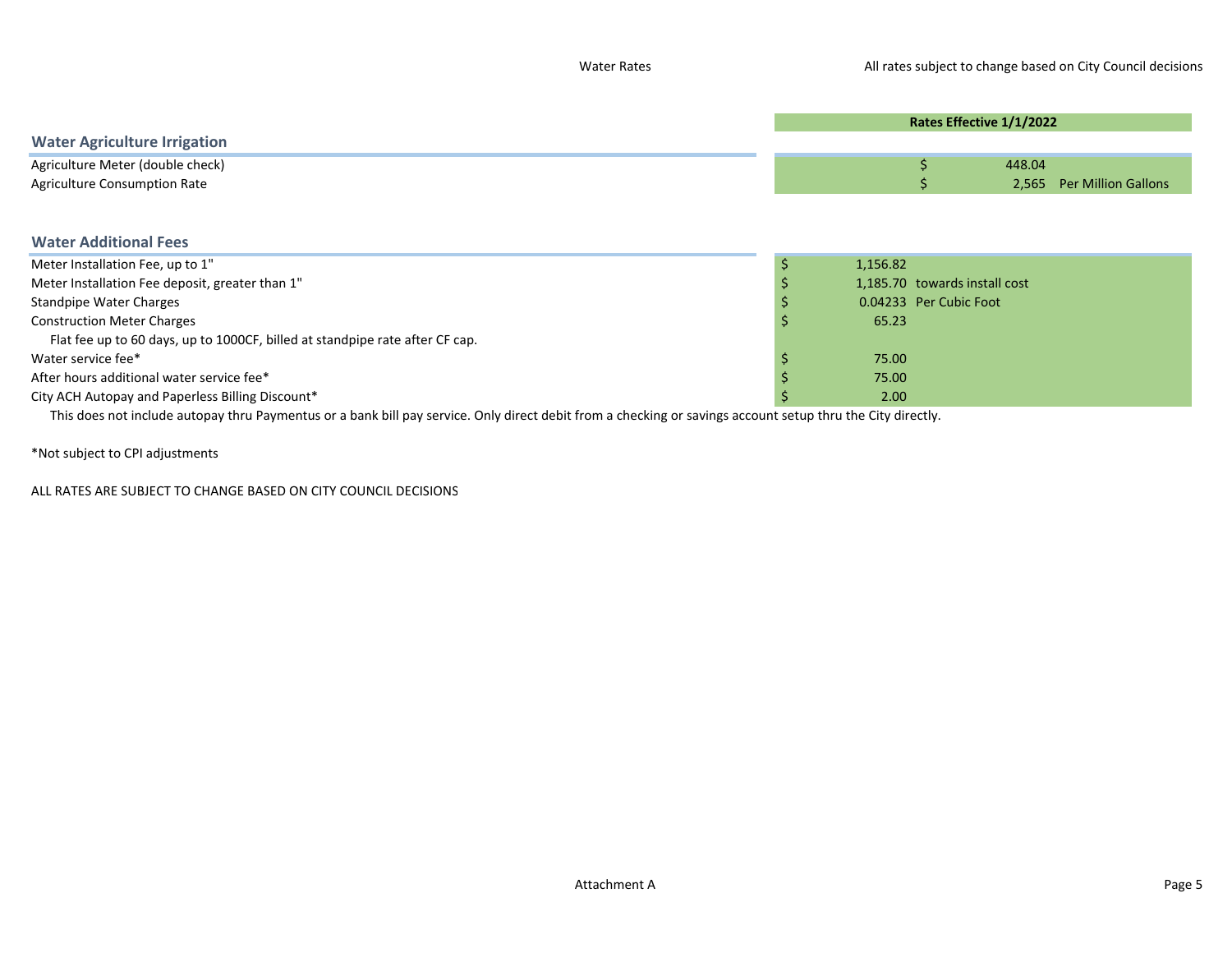$\zeta$  1,277.95  $\zeta$  1,277.95

Commercial Multi-Family

 $0.03404$  \$  $0.04787$  \$  $0.04787$ <br>0.00455 \$ 0.00640 \$ 0.00640

0.00799

0.11637

0.01556

0.01894

0.00253

2.25944

 $\begin{array}{ccc} \xi & 0.00640 & \xi \\ \xi & 0.05979 & \end{array}$ 

\*Rates Effective 1/1/2022

### <span id="page-5-0"></span>**SEWER**

Regular sewer rates are indexed annually by the treasurer to reflect one hundred percent of any change from the Consumer Price Index for

Seattle-Tacoma-Bellevue-All Urban Wage Earners (CPl-U) for the previous October.

 Seattle-Tacoma-Bellevue-All Urban Wage Earners (CPl-U), October 2020-October 20212022 rates implemented based on Sewer rate study completed in 2019. See study for more details.

6.536%

The amount billed includes a fee or tax up to 7% calculated on the gross revenue of the sewer utility.

|                                                 |                                          |                    |              | MALES LITEURIVE 1/1/2022 |                   |                     |        |
|-------------------------------------------------|------------------------------------------|--------------------|--------------|--------------------------|-------------------|---------------------|--------|
| <b>Sewer Residential and Commercial Charges</b> |                                          |                    |              |                          |                   |                     |        |
| <b>Monthly Fixed Charge</b>                     |                                          |                    |              |                          |                   |                     |        |
|                                                 | <b>Meter Size (Inches)</b>               | <b>Residential</b> |              | <b>Commercial</b>        |                   | <b>Multi-Family</b> |        |
|                                                 | $5/8 \times \frac{3}{4}$ & $\frac{3}{4}$ | Ś.                 | $43.14 \div$ |                          | $60.83 \quad $$   |                     | 60.83  |
|                                                 |                                          |                    | $60.42 \div$ |                          | $85.20$ \$        |                     | 85.20  |
|                                                 | $1\frac{1}{2}$                           | Ş                  | $75.05$ \$   |                          | $110.69$ \$       |                     | 110.69 |
|                                                 |                                          |                    |              |                          | $176.47 \quad$ \$ |                     | 176.47 |
|                                                 |                                          |                    |              |                          | $669.39$ \$       |                     | 669.39 |
|                                                 | 4                                        |                    |              |                          | $851.96$ \$       |                     | 851.96 |
|                                                 |                                          |                    |              |                          |                   |                     |        |

6

Residential

### Monthly Consumption Charge

SIC 1 consumption per cubic foott the contraction of the contraction of  $\frac{1}{2}$   $\frac{1}{2}$  0.03404

SIC 1 consumption per gallon\* $\sim$  0.00455

SIC 2 consumption per cubic foott the contract of the contract of the contract of  $\sim$  0.05979

SIC 2 consumption per gallon\* $\frac{1}{2}$  0.00799

SIC 3 consumption per cubic foott the contract of  $\sim$  0.11637

SIC 3 consumption per gallon\* $\frac{1}{5}$  0.01556

- SIC 4 consumption per cubic foott the contract of the contract of the contract of  $\sim$  0.01894
- SIC 4 consumption per gallon\* $\frac{1}{5}$  0.00253
- SIC 4: BOD per pound $\uparrow$  2.25944
- SIC 4: TSS per poundd  $\frac{1}{3}$  1.37863

0.04787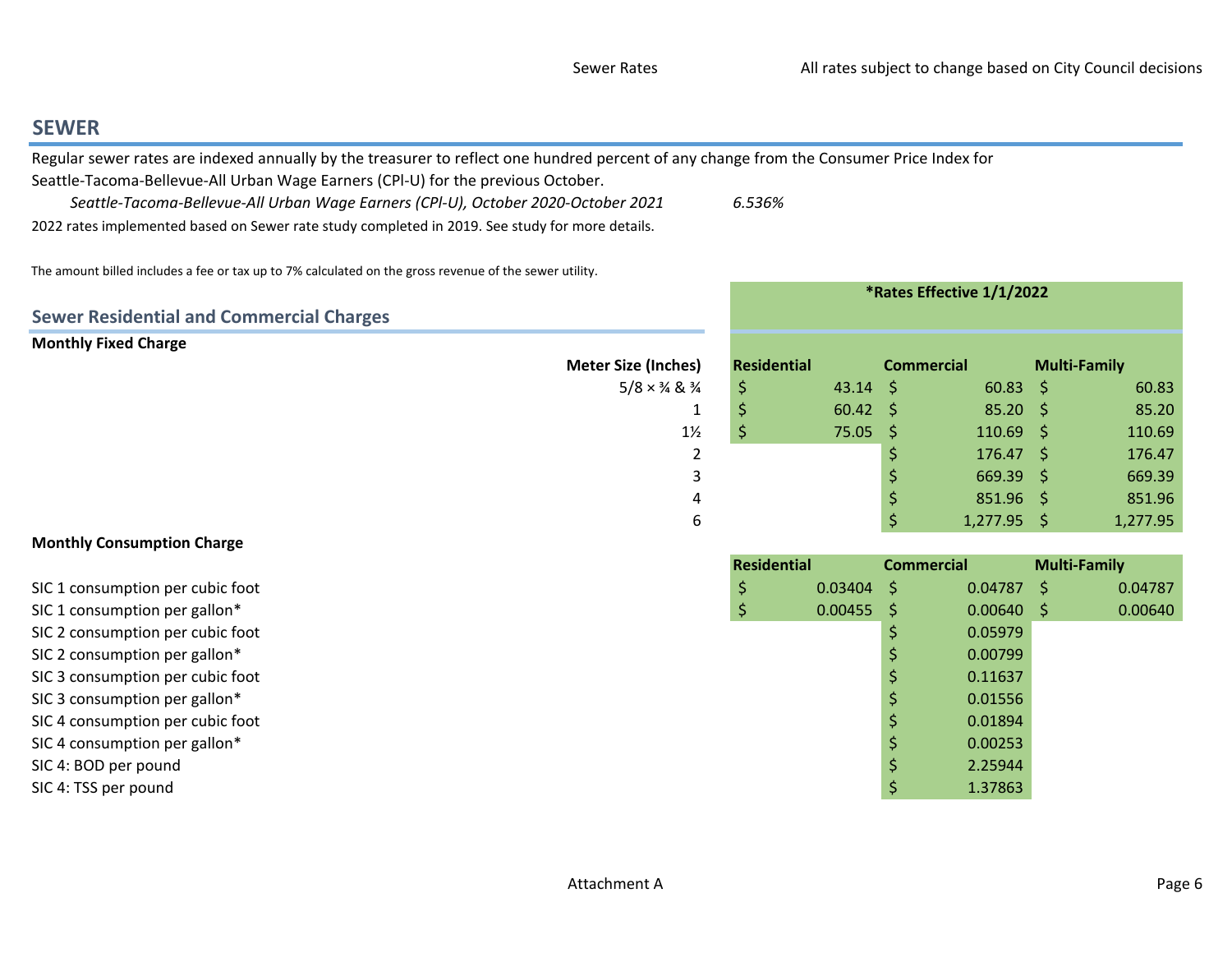\*Rates Effective 1/1/2022

\*Utility meters and billing system operate using cubic feet, some rounding may occurwhen reviewing billed amounts in gallon format.

# Direct Discharge Rates

| Yearly Discharge Card              | 62.16  |  |
|------------------------------------|--------|--|
| Per Gallon Fee                     |        |  |
| Waste Generated on Fidalgo Island  | 0.1243 |  |
| Waste Generated off Fidalgo Island | 0.1492 |  |

### Sewer General Facilities Charges

| Per ERU, see code for details                                                                    |                                    | <b>GFC In-City</b> |         |
|--------------------------------------------------------------------------------------------------|------------------------------------|--------------------|---------|
| Table 13.08.020 ERU DETERMINATION ALTERNATIVE                                                    |                                    | S                  | 9,942   |
| TYPE OF BUILDING AND SEWER USE                                                                   | <b>ERUS</b>                        |                    |         |
| 1. Single-family residence                                                                       | 1 each per unit                    | \$                 | 9,942   |
| 2. Multiple-family residence                                                                     | 0.8 per dwelling unit              |                    | 7,953   |
| 3. Manufactured home space in manufactured home park (common building at additional              |                                    |                    |         |
| commercial rate and laundry areas at laundry rate)                                               | 0.65 per space                     |                    | 6,462   |
| 4. Recreational vehicle waste dumping station                                                    | 0.65 per station                   |                    | 6,462   |
| 5. Schools                                                                                       | 0.030 per student capacil \$       |                    | 298     |
| 6. Churches (school uses at additional per student capacity rate)                                | 0.64 per 100 seats                 |                    | 6,363   |
| 7. Hospitals-General                                                                             | 1 per bed                          |                    | 9,942   |
| 8. Convalescent hospitals                                                                        | 0.5 per bed                        |                    | 4,971   |
| 9. Residential care/boarding facilities                                                          | 0.25 per bed                       |                    | 2,485   |
| 10. Hotels and motels (additional charges for restaurant or tavern at restaurant or tavern rate, | 0.25 per room or motel             |                    |         |
| laundry areas at laundry rates, and meeting room areas with fixtures at commercial rate)         | unit                               |                    | 2,485   |
| 11. Food preparation and/or serving areas                                                        | 0.15 per 100 sq feet               | \$                 | 1,491   |
| 12. Vehicle wash                                                                                 |                                    |                    |         |
| Self-service vehicle wash                                                                        | 1.17 per bay                       |                    | 11,632  |
| Full-service vehicle wash                                                                        | 15.66 per bay                      |                    | 155,688 |
| All other vehicle washes                                                                         | See Wet industrial, 13.08.020F.15. |                    |         |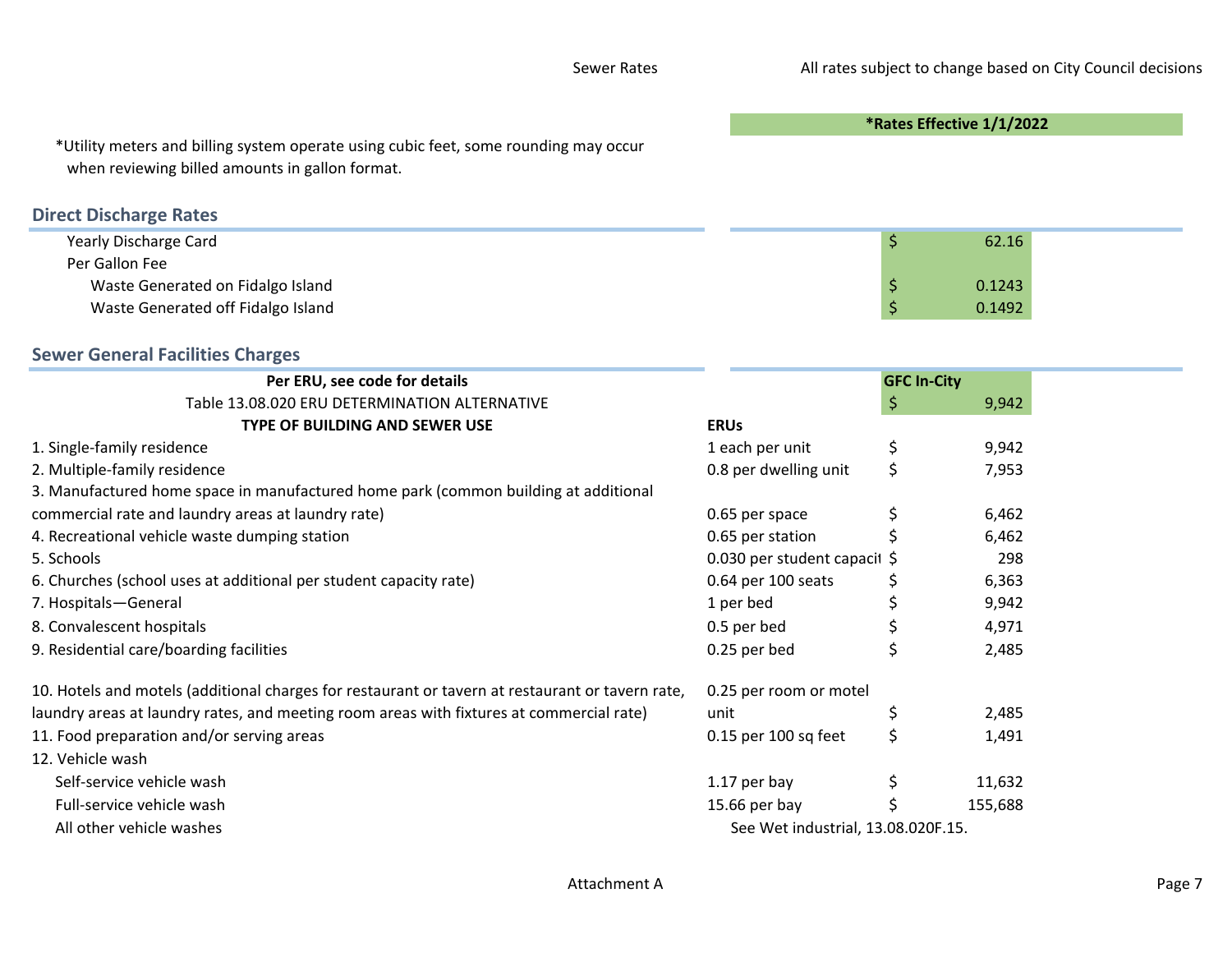|                                           | *Rates Effective 1/1/2022                        |  |
|-------------------------------------------|--------------------------------------------------|--|
| 13. Laundries and Laundromats             | 0.3 per 100 sq feet<br>\$<br>2,983               |  |
| Industrial laundries                      | See Wet industrial, 13.08.020F.15.               |  |
| 14. Commercial, office and dry industrial | Charge for each plumbing fixture to be installed |  |
| Bath tub w/ or w/o shower                 | $0.130 \; \text{S}$<br>1,292                     |  |
| Dental unit or cuspidor                   | $0.100$ \$<br>994                                |  |
| Dishwasher                                | $0.100$ \$<br>994                                |  |
| Disposal                                  | $0.100$ \$<br>994                                |  |
| Drinking fountain                         | $0.050$ \$<br>497                                |  |
| Floor drain                               | $0.013$ \$<br>129                                |  |
| Fountain/backwash                         | $0.100$ \$<br>994                                |  |
| Kitchen sink                              | $0.080$ \$<br>795                                |  |
| Laundry tray                              | $0.080$ \$<br>795                                |  |
| Lavatory                                  | $0.050$ \$<br>497                                |  |
| Service sink                              | $0.080$ \$<br>795                                |  |
| Shower (each head)                        | $0.130 \; \text{S}$<br>1,292                     |  |
| Swimming pool/backwash                    | $0.100$ \$<br>994                                |  |
| Urinal                                    | $0.170 \; \text{S}$<br>1,690                     |  |
| Urinal trough (for each 2-foot section)   | $0.170 \; \text{S}$<br>1,690                     |  |
| Wash sink (for each set of faucets)       | $0.080$ \$<br>795                                |  |
| Washing machine                           | $0.070$ \$<br>696                                |  |
| Water closet                              | $0.330 \; \simeq$<br>3,281                       |  |
|                                           |                                                  |  |

In case of a remodel in types 5-13 which results in no increase in the units on which the charge for a new building is calculated, the ERU for the remodel will be calculated on the basis of the fixtures added using the amounts in Item 14.

15. Wet industrial

16. Undefined building17. Additional loading or change of use To be determined on an individual basis by the city

 Determined on basis of new use for entire facility less credit for former use; no refunds if new use is less than former useTo be determined on an individual basis by the city and sewer use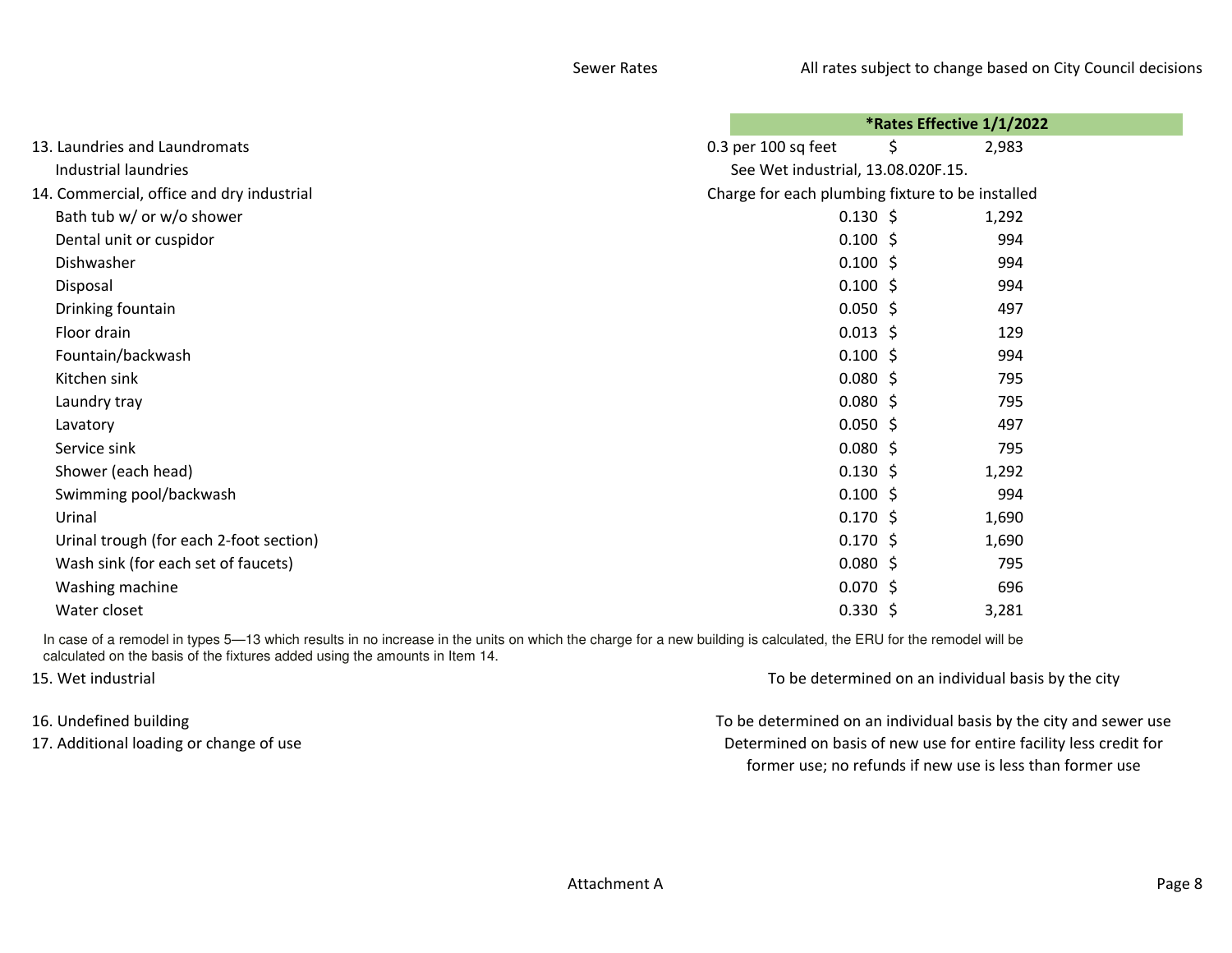#### <span id="page-8-0"></span>SOLID WASTE

Regular solid waste rates are indexed annually by the treasurer to reflect one hundred percent of any change from the Consumer Price Index for Seattle-Tacoma-Bellevue-All Urban Wage Earners (CPI-U) for the previous October.

 Seattle-Tacoma-Bellevue-All Urban Wage Earners (CPl-U), October 2020-October 2021 6.536%% Summer amount billed includes a fee or tax up to 12% calculated on the gross revenue of the solid waste utility. These rates do not include the State Refuse Tax of 3.6%

Rates effective 1/1/2022

#### Solid Waste Residential Rates, includes structures with more than one living unit

| <b>Contents</b>      | <b>Tote Sizes</b> | Minimum # of | Maximum # of        | <b>Monthly Rate</b> | <b>Additional Totes</b> |
|----------------------|-------------------|--------------|---------------------|---------------------|-------------------------|
|                      |                   | <b>Totes</b> | <b>Totes</b>        |                     |                         |
| <b>Organics Tote</b> | 32, 64, 96 gallon | n/a          | n/a                 | \$15.28             | \$15.28                 |
| Recyclables Tote     | 32, 64, 96 gallon |              | n/a                 | \$12.51             | \$12.51                 |
| <b>Refuse Tote</b>   | 21 gallon         |              | 1 per dwelling unit | \$10.01             | n/a                     |
| <b>Refuse Tote</b>   | 32 gallon         | n/a          |                     | \$18.61             | \$18.61                 |

#### Solid Waste Commercial Rates

| <b>Contents</b>                  | <b>Tote Sizes</b> | Minimum # of | Maximum # of $\mathsf I$ | <b>Monthly Rate</b> | <b>Additional Totes</b> |
|----------------------------------|-------------------|--------------|--------------------------|---------------------|-------------------------|
|                                  |                   | <b>Totes</b> | <b>Totes</b>             |                     |                         |
| Organics Tote - Restaurants only | 96 gallon         | n/a          | n/a                      | \$21.59             | \$21.59                 |
| <b>Recyclables Tote</b>          | In/a              | n/a          | n/a                      | n/a                 | n/a                     |
| <b>Refuse Tote</b>               | 21 gallon         | n/a          |                          | \$10.01             | n/a                     |
| <b>Refuse Tote</b>               | 32 gallon         | n/a          |                          | \$18.61             | \$18.61                 |
| <b>Refuse Tote</b>               | 96 gallon         | n/a          |                          | \$51.53             | \$51.53                 |

#### Recycling Container Rates - Residential

| <b>Container Size</b> | <b>Monthly Rate</b> | <b>Extra Collections</b> |
|-----------------------|---------------------|--------------------------|
| 1 Cubic Yard          | \$34.74             | \$20.85                  |
| 2 Cubic Yard          | \$62.54             | \$27.79                  |
| 3 Cubic Yard          | \$97.28             | \$34.74                  |
| 6 Cubic Yard          | \$125.06            | \$41.69                  |
| 8 Cubic Yard          | \$180.65            | \$55.59                  |

#### Refuse Drop Box Rental Rates PERMANENT - Commercial

| <b>Container Size</b> | <b>Monthly Rate, for</b><br>rented box only | Delivery Fee | <b>Tonnage Fee</b><br><b>Per Ton*</b> | <b>Haul Fee</b><br><b>Compactor Box</b> | Haul Fee Non<br><b>Compactor Box</b> |
|-----------------------|---------------------------------------------|--------------|---------------------------------------|-----------------------------------------|--------------------------------------|
| 10 Cubic Yard         | \$143.13                                    | \$107.35     | At Cost plus<br> \$1.00/ton           | \$264.80                                | \$236.17                             |
| 30 Cubic Yard         | \$143.13                                    | \$107.35     | At Cost plus<br>$\frac{1}{2}$ .00/ton | \$264.80                                | \$236.17                             |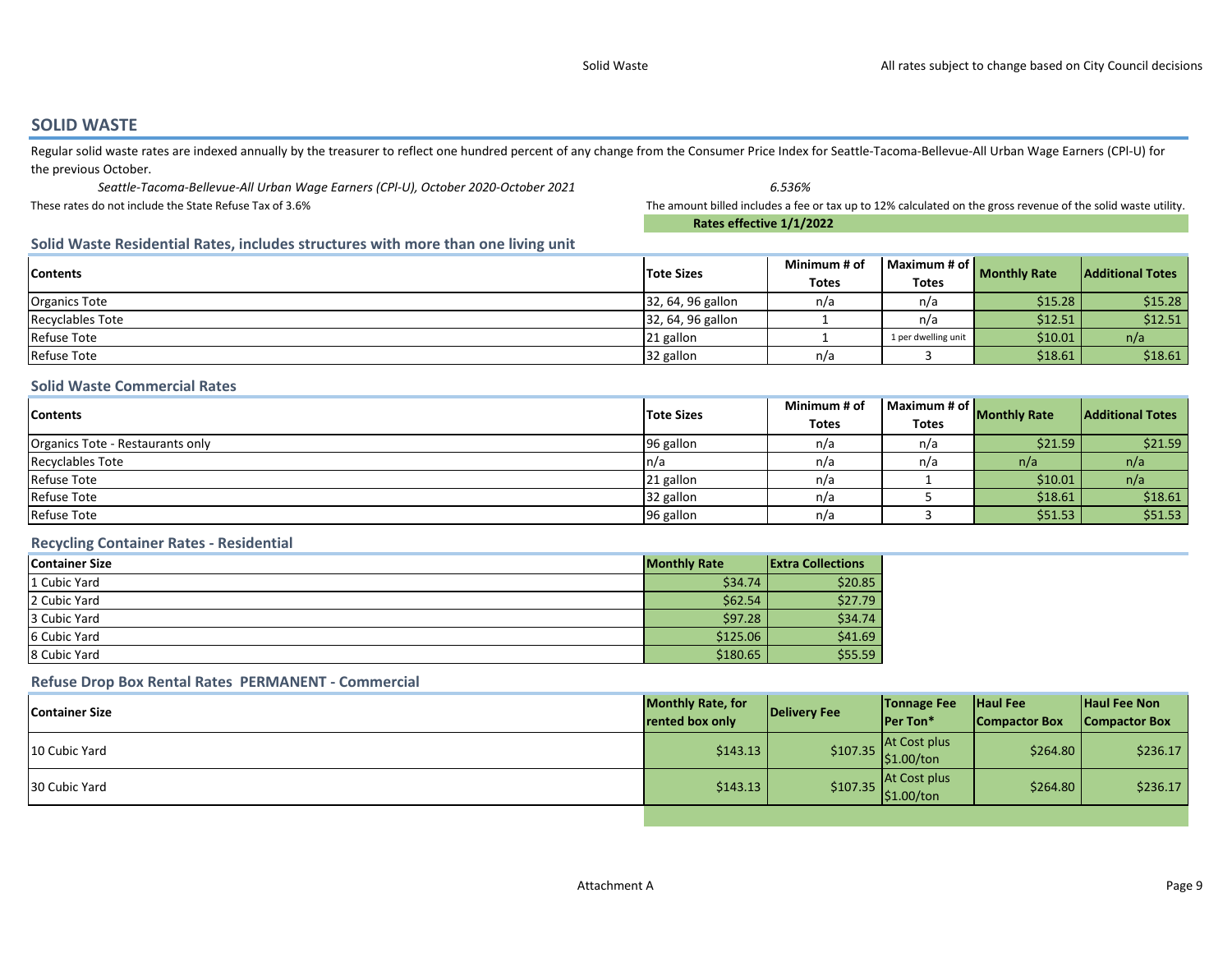#### Rates effective 1/1/2022

| Refuse Drop Box Rental Rates TEMPORARY - Prepayment Required |                                  |                      |                        |                         |                        |
|--------------------------------------------------------------|----------------------------------|----------------------|------------------------|-------------------------|------------------------|
| <b>Container Size</b>                                        | Delivery, Removal & Haul Fee Non |                      | <b>Tonnage Fee</b>     | Daily Rate,             | <b>Pre-Pay amount,</b> |
|                                                              | 7 Days                           | <b>Compactor Box</b> | <b>Per Ton*</b>        | <b>Starting 8th Day</b> | includes all tax       |
| 10 Cubic Yard                                                | \$386.46                         | \$236.17             | <b>At Cost plus</b>    | \$21.47                 | \$400.37               |
|                                                              |                                  |                      | $\frac{1}{2}$ 1.00/ton |                         |                        |
| 30 Cubic Yard                                                | \$386.46                         | \$236.17             | At Cost plus           | \$21.47                 | \$400.37               |
|                                                              |                                  |                      | $\frac{1}{2}$ .00/ton  |                         |                        |

#### Refuse Container Rates PERMANENT - Commercial

| <b>Container Size</b> | <b>Monthly Rate</b> | <b>Extra Collections</b> |
|-----------------------|---------------------|--------------------------|
| 1.5 Cubic Yard        | \$135.98            | \$35.78                  |
| 2 Cubic Yard          | \$164.60            | \$42.94                  |
| 3 Cubic Yard          | \$236.17            | \$57.25                  |
| 6 Cubic Yard          | \$465.19            | \$121.66                 |
| 8 Cubic Yard          | \$622.63            | \$157.45                 |

#### Refuse Container Rates TEMPORARY - Prepayment required

| Container Size | Delivery, Removal & Daily Rate, Starting Extra |                |                    | <b>Pre-Pay amount,</b> |
|----------------|------------------------------------------------|----------------|--------------------|------------------------|
|                | 7 Days                                         | <b>8th Day</b> | <b>Collections</b> | lincludes tax          |
| 1.5 Cubic Yard | \$135.98                                       | \$4.29         | \$78.72            | \$140.87               |
| 2 Cubic Yard   | \$157.45                                       | \$5.73         | \$93.04            | \$163.12               |
| 3 Cubic Yard   | \$186.07                                       | \$7.87         | \$114.51           | \$192.77               |
| 6 Cubic Yard   | \$264.80                                       | \$14.31        | \$186.07           | \$274.33               |
| 8 Cubic Yard   | \$322.05                                       | \$21.47        | \$236.17           | \$333.65               |

#### Solid Waste Additional Fees

| <b>Description</b>                      | <b>Per Unit</b>      |
|-----------------------------------------|----------------------|
| <b>Additional Organics Dump</b>         | \$6.95               |
| City Garbage Bags                       | \$5.72               |
| City Garbage Bags - Retail Outlet Price | \$5.37               |
| Non-Refrigerated Appliance              | \$35.78              |
| <b>Organics Tote Cleaning Fee</b>       | \$13.90              |
| <b>Refrigerated Appliance</b>           | \$50.10              |
| Refuse Overtime Call-Out, Per Hour      | \$76.43              |
| Replacement Tote Due To Negligence      | At Cost plus \$11.34 |
| Special Haul Per Cubic Yard             | \$50.10              |
| Refuse Return Trip                      | \$34.74              |
| <b>Organics Return Trip</b>             | \$10.88              |
| <b>Recycling Return Trip</b>            | \$10.88              |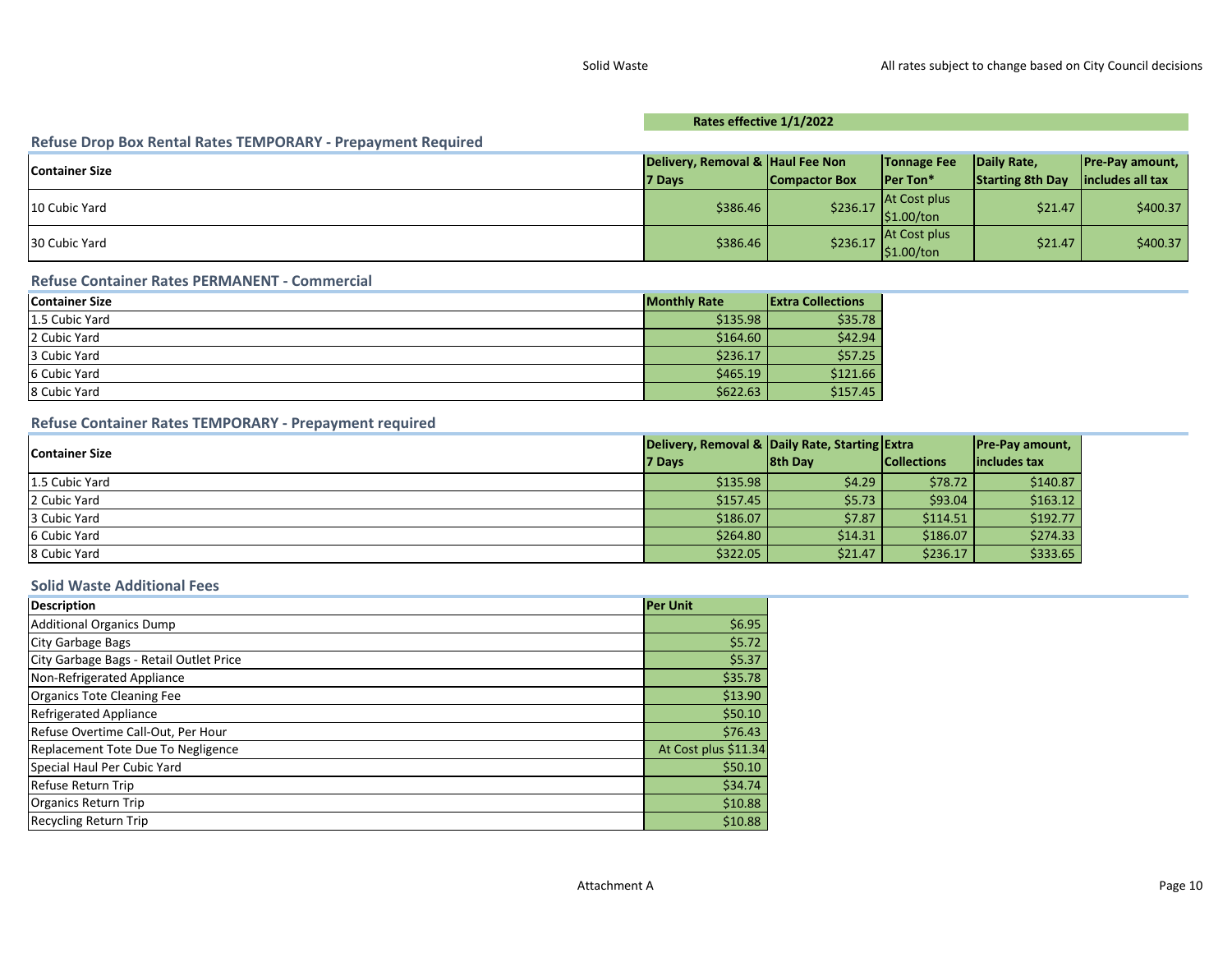#### <span id="page-10-0"></span>**STORM**

| Effective 1/1/2018 until 12/31/2022, the monthly fixed rate charge for storm residential and commercial charges will not be subject to CPI adjustments. Rate changes are as indicated below.                          |                          |                          |                          |                          |                          |                          |
|-----------------------------------------------------------------------------------------------------------------------------------------------------------------------------------------------------------------------|--------------------------|--------------------------|--------------------------|--------------------------|--------------------------|--------------------------|
| Regular storm rates are indexed annually by the treasurer to reflect one hundred percent of any change from the Consumer Price Index for Seattle-Tacoma-Bellevue-All Urban Wage Earners (CPI-                         |                          |                          |                          |                          |                          |                          |
| Seattle-Tacoma-Bellevue-All Urban Wage Earners (CPI-U), October 2020-October 2021                                                                                                                                     |                          |                          | 6.536%                   |                          |                          |                          |
| The amount billed includes a fee or tax up to 7% calculated on the gross revenue of the storm utility.                                                                                                                |                          |                          |                          |                          |                          |                          |
|                                                                                                                                                                                                                       |                          |                          |                          | Rates Effective 1/1/2021 | Rates Effective 1/1/2022 |                          |
| <b>Storm Residential and Commercial Charges</b>                                                                                                                                                                       |                          |                          |                          |                          |                          |                          |
|                                                                                                                                                                                                                       |                          |                          |                          |                          |                          |                          |
| <b>Monthly Fixed Charge</b>                                                                                                                                                                                           |                          |                          |                          |                          |                          |                          |
|                                                                                                                                                                                                                       |                          |                          |                          |                          |                          |                          |
| Single Family Residential (flat fee)                                                                                                                                                                                  |                          |                          |                          | $12.37 \pm 5$<br>$\zeta$ | 13.44                    |                          |
| Commercial per ERU per Month                                                                                                                                                                                          |                          |                          |                          | 12.37 <sup>5</sup>       | 13.44                    |                          |
| One ERU is 3,600 square feet of impervious area                                                                                                                                                                       |                          |                          |                          |                          |                          |                          |
|                                                                                                                                                                                                                       |                          |                          |                          |                          |                          |                          |
| Effective 1/1/2019 until 12/31/2022 HM and LM1 zones rate reduction will decrease by 5% per year. Effective 1/1/2023 until 12/31/2028 this rate reduction will decrease by 10% per year. Effective 1/1/2029 all storm |                          |                          |                          |                          |                          |                          |
| charges for properties located in the HM or LM1 zones will be charged the current charges without any reductions. The minimum billed will be 100% of 1 ERU.                                                           |                          |                          |                          |                          |                          |                          |
| Monthly Fixed Charge (HM and LM1 Zones)                                                                                                                                                                               |                          |                          |                          | Rates Effective 1/1/2021 | Rates Effective 1/1/2022 |                          |
| % of current rate                                                                                                                                                                                                     |                          |                          |                          | 25%                      | 30%                      |                          |
| Single Family Residential (flat fee)                                                                                                                                                                                  |                          |                          |                          | \$<br>3.09 <sup>5</sup>  | 4.03                     |                          |
| Commercial per ERU per Month                                                                                                                                                                                          |                          |                          |                          | Ś<br>3.09 <sup>5</sup>   | 4.03                     |                          |
|                                                                                                                                                                                                                       |                          |                          |                          |                          |                          |                          |
| Monthly Fixed Charge (HM and LM1 Zones)                                                                                                                                                                               | Rates Effective 1/1/2023 | Rates Effective 1/1/2024 | Rates Effective 1/1/2025 | Rates Effective 1/1/2026 | Rates Effective 1/1/2027 | Rates Effective 1/1/2028 |
| % of current rate                                                                                                                                                                                                     | 40%                      | 50%                      | 60%                      | 70%                      | 80%                      | 90%                      |
|                                                                                                                                                                                                                       |                          |                          |                          |                          |                          |                          |
| <b>Storm General Facilities Charges</b>                                                                                                                                                                               |                          |                          |                          |                          |                          |                          |
| <b>Type; Residential and Commercial</b>                                                                                                                                                                               |                          |                          |                          | Rates Effective 1/1/2021 | Rates Effective 1/1/2022 |                          |
| Per ERU, minimum of 1 ERU                                                                                                                                                                                             |                          |                          |                          | Ŝ<br>1,746.97 \$         | 1,800.78                 |                          |
| <b>Including Tax</b>                                                                                                                                                                                                  |                          |                          |                          |                          |                          |                          |
|                                                                                                                                                                                                                       |                          |                          |                          |                          |                          |                          |
| <b>Explanation of Charges</b>                                                                                                                                                                                         |                          |                          |                          |                          |                          |                          |
|                                                                                                                                                                                                                       |                          |                          |                          |                          |                          |                          |

Single-Family Properties: Residential properties are charged a flat rate per month, and are considered 1 ERU.

This rate was set based on aerial photo surveys which show that the average amount of impervious surface on a single-family parcel in Anacortes is approximately 3,600 square feet.

Commercial and Multi-Family Properties: Commercial properties are assessed a charge based on the actual amount of impervious surface area they contain (buildings, parking lots, etc.)(minimum of 1 ERU). One ERU is equal to 3,600 square feet (ft2) of impervious surface.

Commercial Storm Water Fee = # ERU x Commercial per ERU per Month fee

Sample Calculation

A property has 10,000 ft  $^2$  of impervious surface (parking lots, walkways, rooftops, etc.), so the storm water fee would be: 10,000 ft2 /3,600 ft2 = 2.78 ERU2.78 ERU X \$12.37 per month per ERU = \$34.38 per month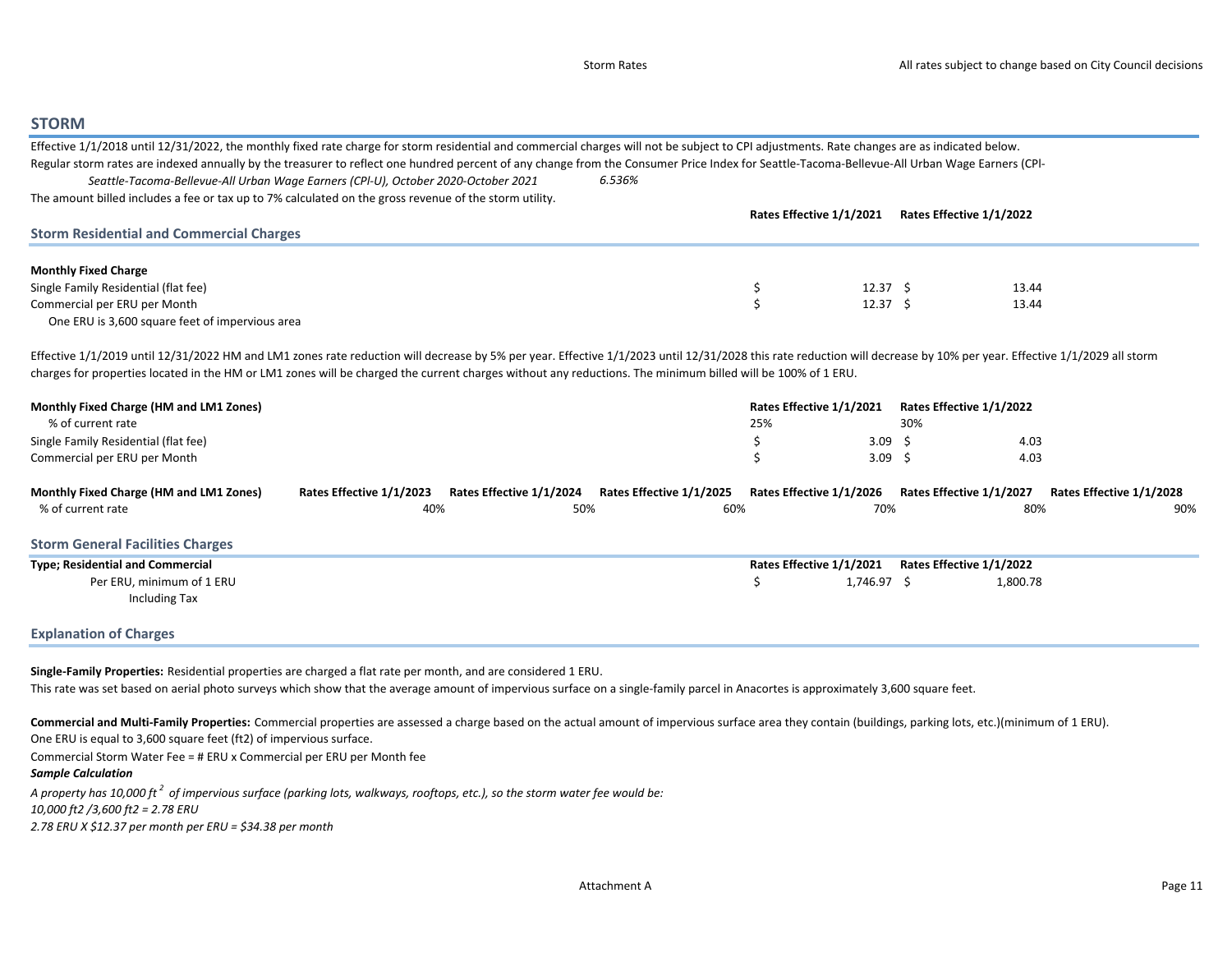### <span id="page-11-0"></span>IMPACT FEES

|                                                                                      |                                                                                   |            | Unless otherwise determined, regular impact fees are indexed annually by the treasurer to reflect one hundred percent of any change from the Consumer Price Index    |
|--------------------------------------------------------------------------------------|-----------------------------------------------------------------------------------|------------|----------------------------------------------------------------------------------------------------------------------------------------------------------------------|
| for Seattle-Tacoma-Bellevue-All Urban Wage Earners (CPI-U) for the previous October. |                                                                                   |            |                                                                                                                                                                      |
|                                                                                      | Seattle-Tacoma-Bellevue-All Urban Wage Earners (CPI-U), October 2020-October 2021 |            | 6.536%                                                                                                                                                               |
|                                                                                      |                                                                                   |            | Parks Fire and Transportation impact fee rates are increased annually by the treasurer using the Engineering News Record Construction Index (CCI) as a basis for the |
| increase.                                                                            |                                                                                   |            |                                                                                                                                                                      |
|                                                                                      | Engineering News Record Construction Index (CCI), October 2020-October 2021       |            | 8.017%                                                                                                                                                               |
| <b>Park Impact Fee Rate Schedule</b>                                                 |                                                                                   |            |                                                                                                                                                                      |
| <b>Rates Effective</b>                                                               |                                                                                   | 1/1/2022   |                                                                                                                                                                      |
| <b>Land Uses</b>                                                                     | <b>Unit of Measure</b>                                                            | Rate       | Park Impact Fee adopted via Ord. 3085                                                                                                                                |
| Single family                                                                        | <b>Dwelling</b>                                                                   |            | \$1,471.70 Rate Basis: Park & Recreation Impact Fee Study/Report dated 1/28/2021                                                                                     |
| Multi-family, per dwelling unit                                                      | <b>Dwelling</b>                                                                   | \$1,060.33 | Park impact fee rates are increased annually by the treasurer using the Engineering News                                                                             |
| Commerical, Retail                                                                   | Per 1,000 sq. ft.                                                                 | \$1,237.86 | Record Construction Index (CCI) as a basis for the increase.                                                                                                         |
| Commerical, Industria                                                                | Per 1,000 sq. ft.                                                                 | \$618.94   |                                                                                                                                                                      |
| <b>Commerical, Services</b>                                                          | Per 1,000 sq. ft.                                                                 | \$1,904.41 |                                                                                                                                                                      |
| Commerical, Gov/Edu                                                                  | Per 1,000 sq. ft.                                                                 | \$1,904.41 |                                                                                                                                                                      |
| <b>Fire Impact Fee Rate Schedule</b>                                                 |                                                                                   |            |                                                                                                                                                                      |
| <b>Rates Effective</b>                                                               |                                                                                   | 1/1/2022   |                                                                                                                                                                      |
| <b>Land Uses</b>                                                                     | <b>Unit of Measure</b>                                                            | Rate       | Fire Impact fees updated via Ord 3030                                                                                                                                |
| <b>Residential</b>                                                                   |                                                                                   |            | Rate Basis: Fire Impact Fee Study/Report dated 12/5/18                                                                                                               |
| Single family                                                                        | <b>Dwelling</b>                                                                   | \$503.67   | Per study, 22% is for Fire and 78% is for EMS.                                                                                                                       |
|                                                                                      | <b>EMS Portion</b>                                                                | \$392.86   | Fire Portion is wiaved for Single Family Residence with Sprinkler System                                                                                             |
|                                                                                      | <b>Fire Portion</b>                                                               | \$110.81   |                                                                                                                                                                      |
| Multi-family, per dwelling unit                                                      | <b>Dwelling</b>                                                                   | \$426.85   | Fire impact fee rates are increased annually by the treasurer using the Engineering News                                                                             |
| <b>Commercial</b>                                                                    |                                                                                   |            | Record Construction Index (CCI) as a basis for the increase.                                                                                                         |
| <b>Commercial 1</b>                                                                  |                                                                                   |            |                                                                                                                                                                      |
| Land uses (NAICS)                                                                    |                                                                                   |            |                                                                                                                                                                      |
| Wholesale/retail trade (42, 44-45)                                                   |                                                                                   |            |                                                                                                                                                                      |
| <b>Warehousing (49)</b>                                                              |                                                                                   |            |                                                                                                                                                                      |
| Information (51)                                                                     |                                                                                   |            |                                                                                                                                                                      |
| Finance & Insurance (52)                                                             | Per 1,000 sq. ft.                                                                 | \$1,445.37 |                                                                                                                                                                      |
| Real Estate and Rental & Leasing (53)                                                |                                                                                   |            |                                                                                                                                                                      |
| Professional, Scientific, & Technical Services (54)                                  |                                                                                   |            |                                                                                                                                                                      |
| Food Services & Drinking Places (722)                                                |                                                                                   |            |                                                                                                                                                                      |
| <b>Commercial 2</b><br>Land uses (NAICS)                                             |                                                                                   |            |                                                                                                                                                                      |
|                                                                                      |                                                                                   |            |                                                                                                                                                                      |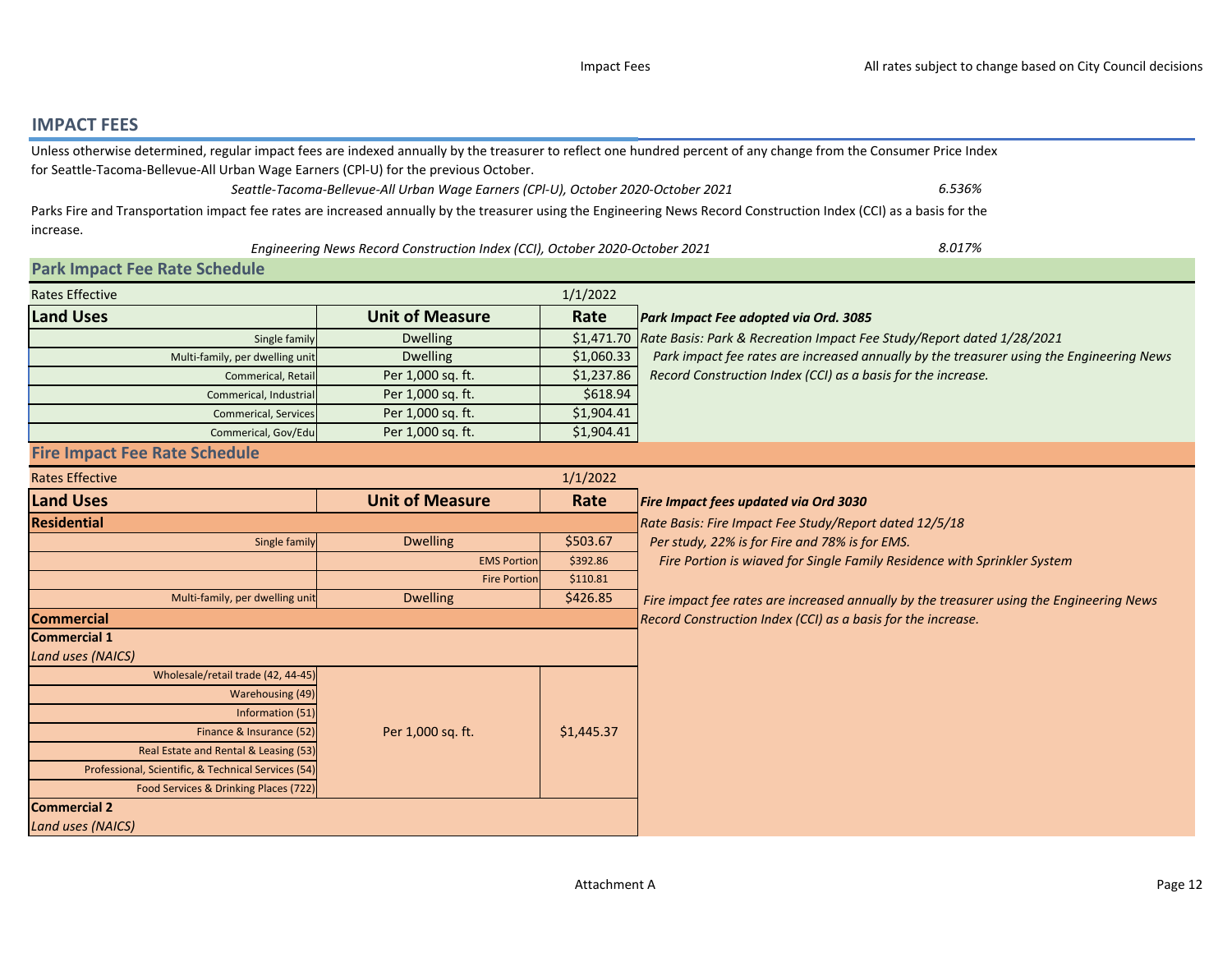| <b>Commercial 3</b><br><b>Land uses (NAICS)</b><br>Transportation (48)<br>Health Care and Social Assistance (62)<br>Per 1,000 sq. ft.<br>\$2,423.50<br>Arts, Recreation & Entertainment (71<br><b>Accommodation (721</b><br>Religious Organizations (8131)<br><b>Commercial 4</b><br>Land uses (NAICS)<br><b>Educational Services (61)</b><br>Per 1,000 sq. ft.<br>\$459.25<br><b>Public Administration (92)</b><br><b>Transportation Impact Fee Rate Schedule</b><br><b>Rates Effective</b><br>1/1/2022 | Manufacturing (31-33) | Per 1,000 sq. ft. | \$11.90 |                                                                                             |
|----------------------------------------------------------------------------------------------------------------------------------------------------------------------------------------------------------------------------------------------------------------------------------------------------------------------------------------------------------------------------------------------------------------------------------------------------------------------------------------------------------|-----------------------|-------------------|---------|---------------------------------------------------------------------------------------------|
|                                                                                                                                                                                                                                                                                                                                                                                                                                                                                                          |                       |                   |         |                                                                                             |
|                                                                                                                                                                                                                                                                                                                                                                                                                                                                                                          |                       |                   |         |                                                                                             |
|                                                                                                                                                                                                                                                                                                                                                                                                                                                                                                          |                       |                   |         |                                                                                             |
|                                                                                                                                                                                                                                                                                                                                                                                                                                                                                                          |                       |                   |         |                                                                                             |
|                                                                                                                                                                                                                                                                                                                                                                                                                                                                                                          |                       |                   |         |                                                                                             |
|                                                                                                                                                                                                                                                                                                                                                                                                                                                                                                          |                       |                   |         |                                                                                             |
|                                                                                                                                                                                                                                                                                                                                                                                                                                                                                                          |                       |                   |         |                                                                                             |
|                                                                                                                                                                                                                                                                                                                                                                                                                                                                                                          |                       |                   |         |                                                                                             |
|                                                                                                                                                                                                                                                                                                                                                                                                                                                                                                          |                       |                   |         |                                                                                             |
|                                                                                                                                                                                                                                                                                                                                                                                                                                                                                                          |                       |                   |         |                                                                                             |
|                                                                                                                                                                                                                                                                                                                                                                                                                                                                                                          |                       |                   |         |                                                                                             |
|                                                                                                                                                                                                                                                                                                                                                                                                                                                                                                          |                       |                   |         |                                                                                             |
|                                                                                                                                                                                                                                                                                                                                                                                                                                                                                                          |                       |                   |         |                                                                                             |
|                                                                                                                                                                                                                                                                                                                                                                                                                                                                                                          | <b>Land Uses</b>      | Unit of Measure*  | Rate    | Transportation Impact fee rate adopted via Ord. 3011                                        |
| Cost per New P.M. Trip Generated<br>Rate Basis: 2016 Comprehensive Plan Transportation Element<br>\$3,043.58                                                                                                                                                                                                                                                                                                                                                                                             |                       |                   |         |                                                                                             |
|                                                                                                                                                                                                                                                                                                                                                                                                                                                                                                          |                       |                   |         |                                                                                             |
| <b>Residential</b><br>Notes:                                                                                                                                                                                                                                                                                                                                                                                                                                                                             |                       |                   |         |                                                                                             |
| <b>Dwelling</b><br>\$<br>3,043.58<br>Single family (detached)<br>1. Transportation impact fee rates are increased annually by the treasurer using the                                                                                                                                                                                                                                                                                                                                                    |                       |                   |         |                                                                                             |
| \$<br><b>Dwelling</b><br>Duplex or Cottage<br>1,887.02<br>Engineering News Record Construction Index (CCI) as a basis for the increase.                                                                                                                                                                                                                                                                                                                                                                  |                       |                   |         |                                                                                             |
| $\zeta$<br>Apartment (rental, low/med/high rise)<br><b>Dwelling</b><br>1,765.28                                                                                                                                                                                                                                                                                                                                                                                                                          |                       |                   |         |                                                                                             |
| \$<br>Low-Rise Apartment (rental, 1-2 levels)<br><b>Dwelling</b><br>1,187.00<br>2. P.M. peak hour trips are determined by using the latest version of the ITE Trip Generation                                                                                                                                                                                                                                                                                                                            |                       |                   |         |                                                                                             |
| $\zeta$<br><b>Dwelling</b><br>Mid-Rise Apartment (rental, 3-10 levels)<br>1,065.25<br>Manual published by the Institute of Transportation Engineers (ITE) for the land use(s) that                                                                                                                                                                                                                                                                                                                       |                       |                   |         |                                                                                             |
| Ś<br><b>Dwelling</b><br>1,582.66<br>High-rise (rental, more than 10 levels<br>are the subject of the permit. PM peak hour is the sixty minute period between 4:00 p.m. and                                                                                                                                                                                                                                                                                                                               |                       |                   |         |                                                                                             |
| Residential condominium/townhouse (ownership units<br>6:00 p.m. with the greatest sum of traffic volumes on a roadway segment or passing through                                                                                                                                                                                                                                                                                                                                                         |                       |                   |         |                                                                                             |
| <b>Dwelling</b><br>\$<br>2,373.99<br>with at least 1 other owned unit in structure<br>the area of a transportation improvement project. Other trip generation rate sources                                                                                                                                                                                                                                                                                                                               |                       |                   |         |                                                                                             |
| $\zeta$<br>Low-rise res. condo/townhome<br><b>Dwelling</b><br>1,156.56                                                                                                                                                                                                                                                                                                                                                                                                                                   |                       |                   |         | approved by the City may be used where ITE data are based on a limited survey base or where |
| \$<br>High-Rise Residential Condo/Townhome<br><b>Dwelling</b><br>1,795.71<br>there may be special trip generating characteristics of the proposal.                                                                                                                                                                                                                                                                                                                                                       |                       |                   |         |                                                                                             |
| $\zeta$<br><b>Dwelling</b><br>Mobile Home                                                                                                                                                                                                                                                                                                                                                                                                                                                                |                       |                   |         |                                                                                             |
| 3. If the land use does not fit into any of the categories specified in the land use table in the<br><b>Commercial - Services</b>                                                                                                                                                                                                                                                                                                                                                                        |                       |                   |         |                                                                                             |
| ITE Trip Generation Manual, the City Engineer may use the most directly comparable type of<br>73.96<br>sq. ft. / GFA<br>\$<br>Bank (drive-in)                                                                                                                                                                                                                                                                                                                                                            |                       |                   |         |                                                                                             |
| land use.<br>$\zeta$<br>37.07<br>sq. ft. / GFA<br>Day Care                                                                                                                                                                                                                                                                                                                                                                                                                                               |                       |                   |         |                                                                                             |
| $\zeta$<br>Hotel/Motel<br>1,826.15<br>room                                                                                                                                                                                                                                                                                                                                                                                                                                                               |                       |                   |         |                                                                                             |
| Review Fee for independent fee calculation: \$500 + additional staff time spent in the review<br>Ś<br>42,214.46<br>Gasoline/Service Station<br>fueling position                                                                                                                                                                                                                                                                                                                                          |                       |                   |         |                                                                                             |
| and cost of consultant services if the City deems these services to be necessary.<br>Gasoline/Service Station w/ Convenience Mart<br>Ś<br>41,118.77<br>fueling position                                                                                                                                                                                                                                                                                                                                  |                       |                   |         |                                                                                             |
| \$<br>15,796.18<br>Quick Lubrication Vehicle Stop<br>servicing position                                                                                                                                                                                                                                                                                                                                                                                                                                  |                       |                   |         |                                                                                             |
| Ś.<br>578.28<br>Marina<br>berth                                                                                                                                                                                                                                                                                                                                                                                                                                                                          |                       |                   |         |                                                                                             |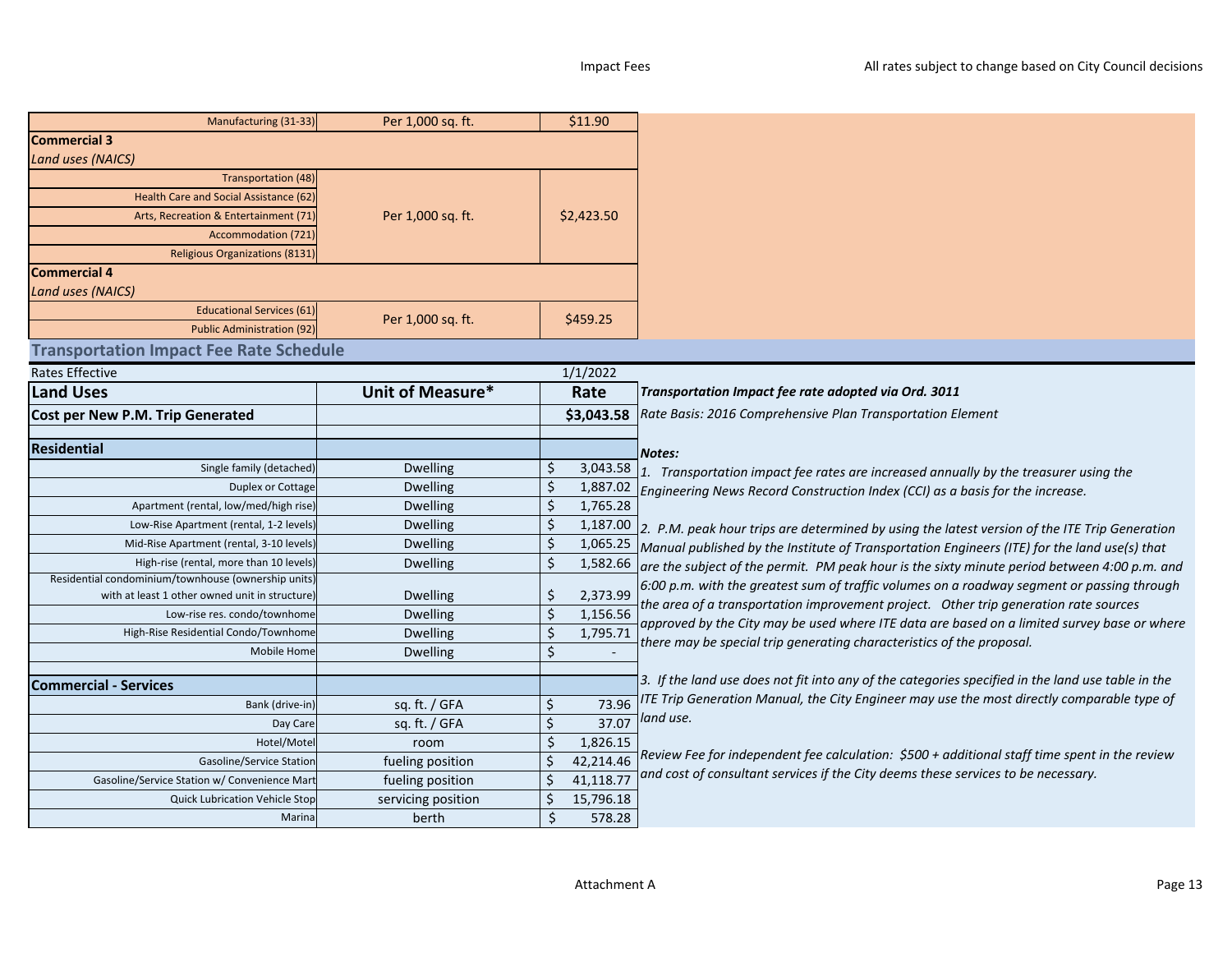| Institutional                                         |                  |                          |        |
|-------------------------------------------------------|------------------|--------------------------|--------|
| <b>Elementary School</b>                              | student          | \$                       | 456.54 |
| Middle School                                         | student          | $\zeta$                  | 486.97 |
| <b>High School</b>                                    | student          | \$                       | 395.67 |
| Church                                                | sq. ft. / GFA    | \$                       | 1.67   |
| Hospital                                              | sq. ft. / GFA    | \$                       | 2.83   |
| Assisted Living, Nursing Home, Group Home             | bed              | \$                       | 882.64 |
| <b>Transportation Impact Fee Rate Schedule</b>        |                  |                          |        |
| <b>Land Uses</b>                                      | Unit of Measure* |                          | Rate   |
| Industrial                                            |                  |                          |        |
| Light Industry/Manufacturing/Industrial Park          | sq. ft. / GFA    | \$                       | 2.95   |
| Warehousing/Storage                                   | sq. ft. / GFA    | \$                       | 0.97   |
| Mini Warehouse                                        | sq. ft. / GFA    | $\overline{\mathcal{S}}$ | 0.79   |
| <b>Restaurant</b>                                     |                  |                          |        |
| Restaurant                                            | sq. ft. / GFA    | \$                       | 22.80  |
| Fast Food Restaurant (w/ drivethrough)                | sq. ft. / GFA    | $\zeta$                  | 99.37  |
| Coffee/Donut Shop with Drive-Through Window           | sq. ft. / GFA    | $\overline{\xi}$         | 130.27 |
| Coffee/Donut Shop without Drive-Through Window        | sq. ft. / GFA    | \$                       | 124.03 |
| <b>Commercial - Retail</b>                            |                  |                          |        |
| Specialty Retail Center (small strip shopping center) | sq. ft. / GFA    | \$                       | 8.25   |
| <b>Apparel Store</b>                                  | sq. ft. / GFA    | $\overline{\varsigma}$   | 11.66  |
| Automobile Sales                                      | sq. ft. / GFA    | \$                       | 7.97   |
| <b>Auto Parts Sales</b>                               | sq. ft. / GFA    | \$                       | 18.20  |
| Supermarket                                           | sq. ft. / GFA    | \$                       | 28.85  |
| Convenience Market (open 24 hrs)                      | sq. ft. / GFA    | \$                       | 159.51 |
| <b>Furniture Store</b>                                | sq. ft. / GFA    | \$                       | 1.37   |
| Nursery/Garden Center                                 | sq. ft. / GFA    | $\zeta$                  | 21.12  |
| Pharmacy/Drugstore (w/ drivethrough)                  | sq. ft. / GFA    | \$                       | 30.16  |
| Hardware/Building Materials Store                     | sq. ft. / GFA    | \$                       | 13.67  |
|                                                       |                  |                          |        |
| Discount Merchandise Store (Free Standing)            | sq. ft. / GFA    | $\zeta$                  | 15.16  |
| <b>Commercial - Office</b>                            |                  |                          |        |
| General office building (multiple tenants)            | sq. ft. / GFA    | \$                       | 4.53   |
| Single tenant office building                         | sq. ft. / GFA    | $\zeta$                  | 5.30   |
| <b>Medical/Dental Office Building</b>                 | sq. ft. / GFA    | $\zeta$                  | 10.87  |
|                                                       |                  |                          |        |

\*For uses with a standard of measure in square feet, trip rate is given as trips per 1,000 square feet, and impact fee is dollars per square foot.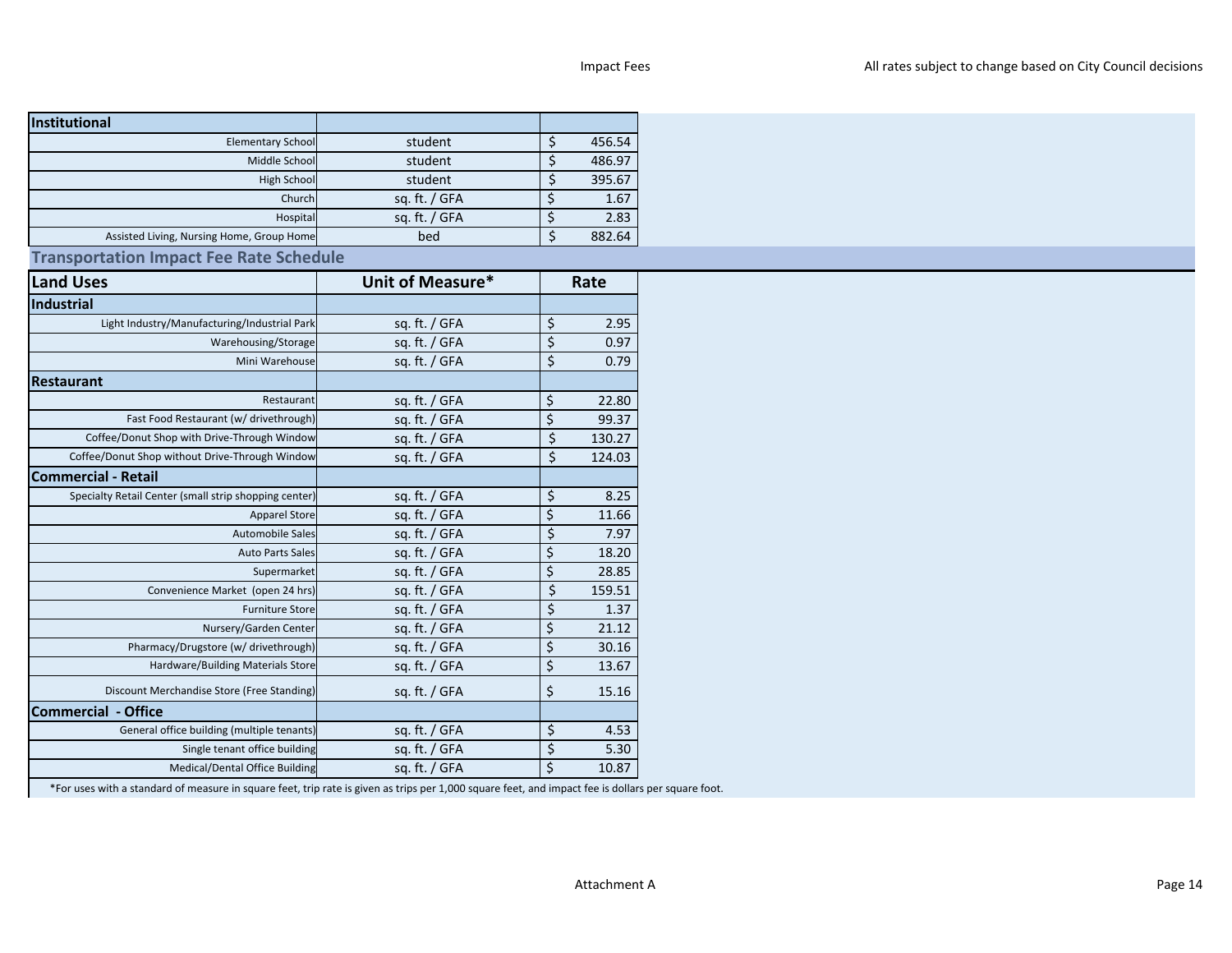### <span id="page-14-0"></span>Engineering and development fees

6.536%Unless otherwise determined, regular engineering and development fees are indexed annually by the treasurer to reflect one hundred percent of any change from the Consumer Price Index for Seattle-Tacoma-Bellevue-All Urban Wage Earners (CPl-U) for the previous October.Seattle-Tacoma-Bellevue-All Urban Wage Earners (CPl-U), October 2020-October 2021

#### Originally Adopted by ordinance 2266

|                                                  |                                                                                                                                                                                                                                                                                                                                                                                       | Rates Effective 1/1/2022 |  |                    |                                                                      |  |
|--------------------------------------------------|---------------------------------------------------------------------------------------------------------------------------------------------------------------------------------------------------------------------------------------------------------------------------------------------------------------------------------------------------------------------------------------|--------------------------|--|--------------------|----------------------------------------------------------------------|--|
| Application for encroachment agreement           | \$                                                                                                                                                                                                                                                                                                                                                                                    | 111.10                   |  |                    |                                                                      |  |
| Application for utility extension                | \$                                                                                                                                                                                                                                                                                                                                                                                    | 111.10                   |  |                    |                                                                      |  |
| Application for street improvement waiver        | \$                                                                                                                                                                                                                                                                                                                                                                                    | 111.10                   |  |                    |                                                                      |  |
| Application for curb cut permit                  | \$                                                                                                                                                                                                                                                                                                                                                                                    | 55.55                    |  |                    |                                                                      |  |
| Application for street cut/R.O.W. permit         |                                                                                                                                                                                                                                                                                                                                                                                       |                          |  |                    |                                                                      |  |
| Inside traveled way                              | \$                                                                                                                                                                                                                                                                                                                                                                                    | 55.55                    |  |                    |                                                                      |  |
| Outside traveled way                             | Ś.                                                                                                                                                                                                                                                                                                                                                                                    | 22.22                    |  |                    |                                                                      |  |
| Engineering plan reviews                         |                                                                                                                                                                                                                                                                                                                                                                                       |                          |  |                    | 0.5% approved engineering estimate for all public works improvements |  |
| Construction inspection                          | \$                                                                                                                                                                                                                                                                                                                                                                                    | 555.52 plus              |  |                    |                                                                      |  |
|                                                  | 1.5% approved engineering estimate for all public works improvements, with a reduction of up<br>to 50% of the percentage fee approvable by the director of engineering and development<br>services when he/she finds that the developer provides on-site construction inspection and<br>construction engineering through private consultants to the same standard as that of the city |                          |  |                    |                                                                      |  |
| Reinspection fees for curb cuts, street cuts and |                                                                                                                                                                                                                                                                                                                                                                                       |                          |  |                    |                                                                      |  |
| sewer connections                                |                                                                                                                                                                                                                                                                                                                                                                                       |                          |  |                    | additional one-half of the original permit fee                       |  |
| Sewer inspection fee                             | \$                                                                                                                                                                                                                                                                                                                                                                                    | 55.55                    |  |                    |                                                                      |  |
| Monitoring clearing and grading permitted        |                                                                                                                                                                                                                                                                                                                                                                                       |                          |  |                    |                                                                      |  |
| activity                                         | \$                                                                                                                                                                                                                                                                                                                                                                                    | $111.10$ plus            |  | $$27.78$  per acre |                                                                      |  |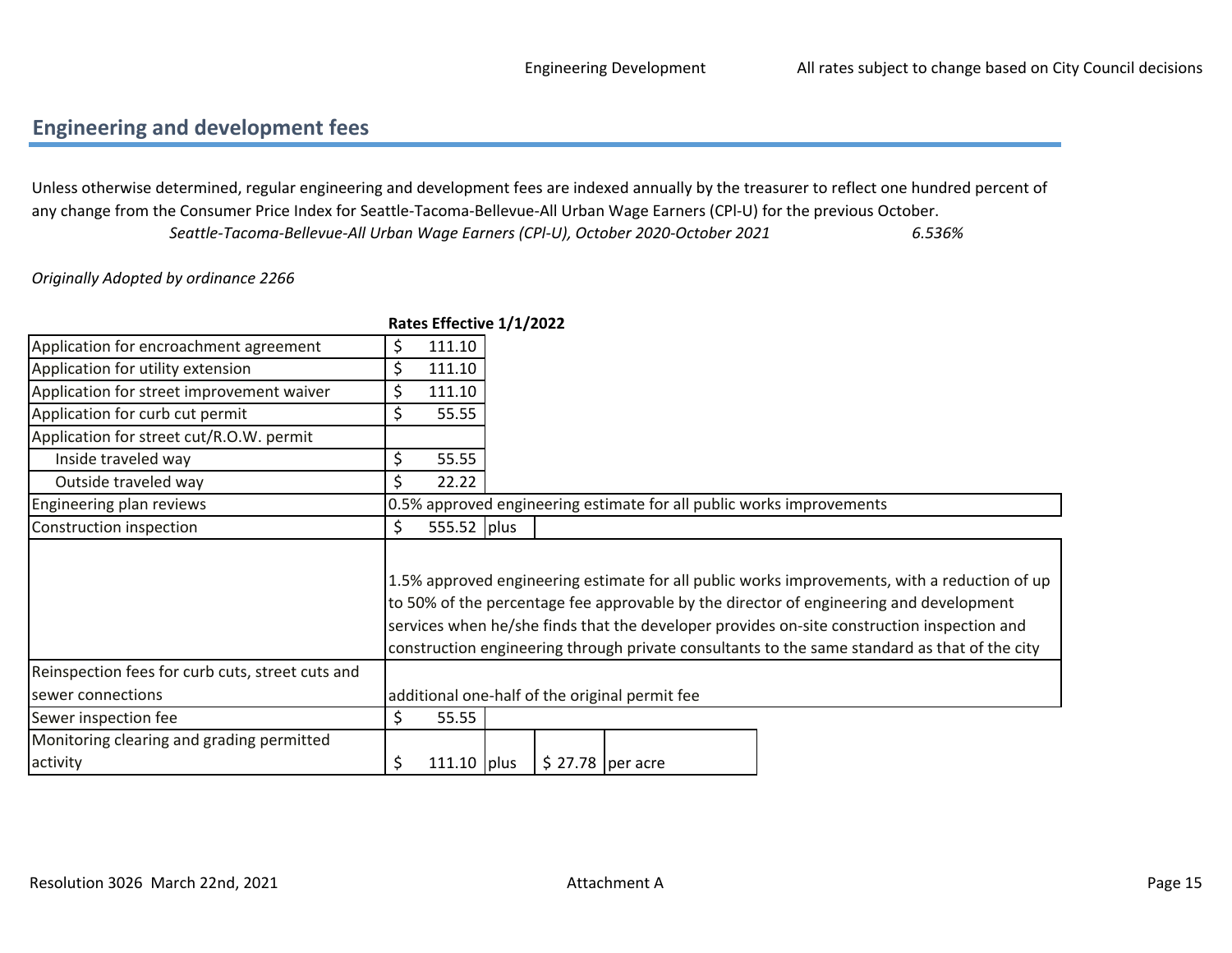### Planning, Community & Economic Development Department

| Land Use Application Fees                                   |                          | Adopted by Resolution 2059, not subject to CPI increases                                                                  |  |  |  |
|-------------------------------------------------------------|--------------------------|---------------------------------------------------------------------------------------------------------------------------|--|--|--|
| <b>Permit Type</b>                                          | Rates effective 1/1/2022 | <b>Notes</b>                                                                                                              |  |  |  |
| Accessory dwelling unit (ADU)                               | \$120                    |                                                                                                                           |  |  |  |
|                                                             |                          |                                                                                                                           |  |  |  |
| Annexation                                                  | \$1,870                  | For projects requiring more than 20 hours of staff time the applicant will be billed<br>at the hourly Planning Dept. rate |  |  |  |
| Appeals*                                                    |                          |                                                                                                                           |  |  |  |
| Appeal of Type 1 or Type 2 Decision to the Hearing Examiner | \$200                    |                                                                                                                           |  |  |  |
| Appeal of Type 3-HE or Type 3-PC Decision to City Council   | \$200                    |                                                                                                                           |  |  |  |
| Appeal of administrative order per AMC 20.20.100 to Hearing |                          | *if an appellant prevails on their appeal, the City will reimburse the appeal fee paid                                    |  |  |  |
| Examiner                                                    | \$200                    | by appellant.                                                                                                             |  |  |  |
| Boundary line adjustment (BLA)                              | \$240                    |                                                                                                                           |  |  |  |
| Comprehensive Plan amendment:                               |                          |                                                                                                                           |  |  |  |
| Map Designation Amendment Petition Submittal                | \$960                    |                                                                                                                           |  |  |  |
| If Docketed                                                 | \$1,870                  | must be paid within 14 days of Ord. setting docket                                                                        |  |  |  |
| Conditional use permit                                      |                          |                                                                                                                           |  |  |  |
| Administrative                                              | \$850                    |                                                                                                                           |  |  |  |
| Home occupation permit                                      | \$150                    |                                                                                                                           |  |  |  |
| Quasi-Judicial                                              | \$1,870                  |                                                                                                                           |  |  |  |
| <b>Critical Areas</b>                                       |                          |                                                                                                                           |  |  |  |
| Review                                                      | \$240                    |                                                                                                                           |  |  |  |
| Special/conditional use/Alteration                          | \$1,630                  |                                                                                                                           |  |  |  |
| <b>Demolition Permit</b>                                    | \$60                     |                                                                                                                           |  |  |  |
|                                                             |                          | For projects requiring more than 20 hours of staff time the applicant will be billed                                      |  |  |  |
| Development Agreement                                       | \$1,570                  | at hourly rate                                                                                                            |  |  |  |
| <b>Essential Public Facilities (CUP)</b>                    | \$1,570                  | For projects requiring more than 20 hours of staff time the applicant will be billed<br>at hourly rate                    |  |  |  |
| Extension of permit term                                    | \$120                    |                                                                                                                           |  |  |  |
| Fence permit                                                | \$15                     |                                                                                                                           |  |  |  |
| Floodplain development permit                               | \$120                    |                                                                                                                           |  |  |  |
|                                                             |                          | For projects requiring more than 20 hours of staff time the applicant will be billed                                      |  |  |  |
| Framework development plan                                  | \$1,570                  | at hourly rate                                                                                                            |  |  |  |
| <b>Land Divisions</b>                                       |                          |                                                                                                                           |  |  |  |
| Amendment                                                   | see minor modification   |                                                                                                                           |  |  |  |
| Short subdivision (up to 9 lots)                            |                          |                                                                                                                           |  |  |  |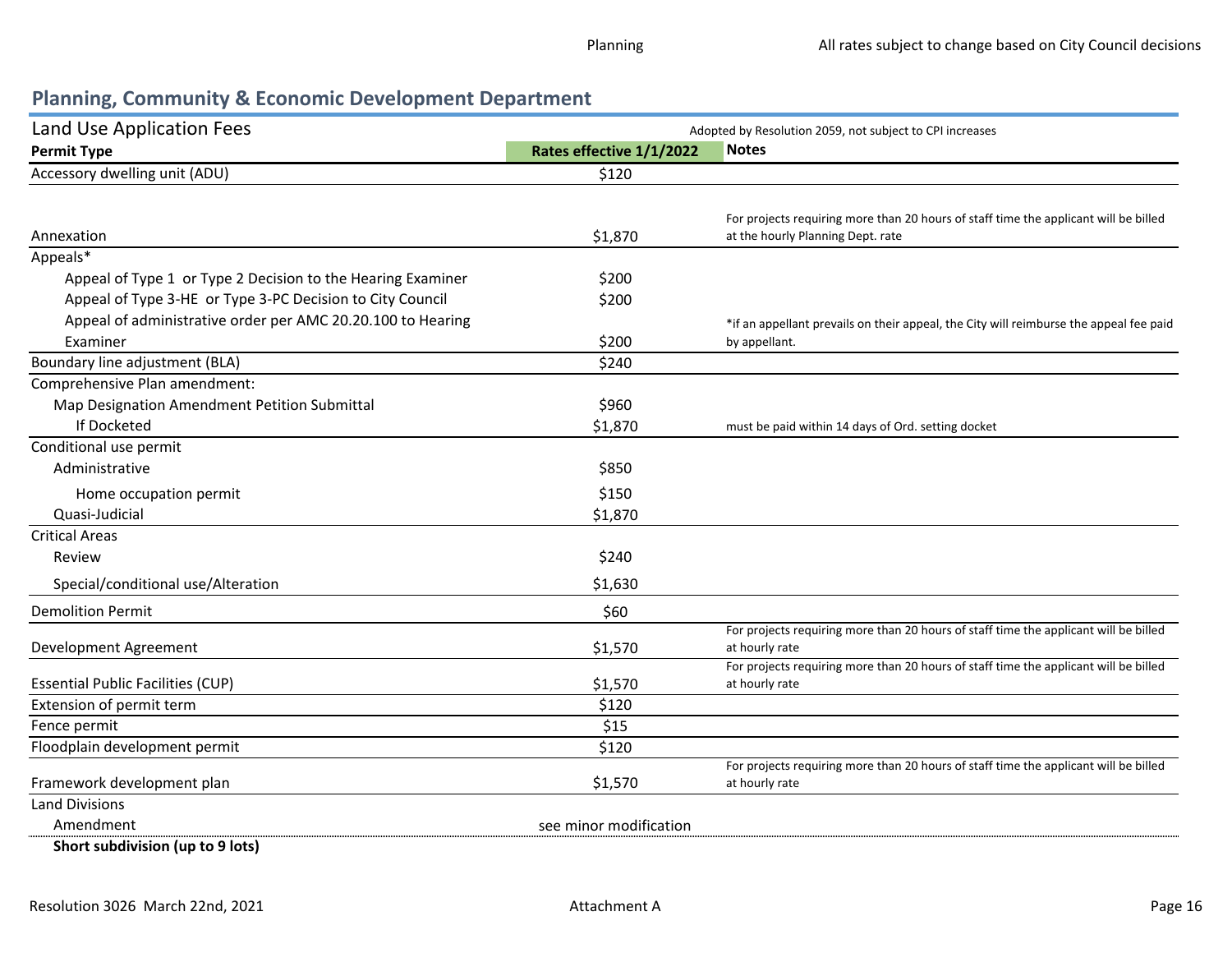### Planning, Community & Economic Development Department

| Land Use Application Fees                                |                                      | Adopted by Resolution 2059, not subject to CPI increases    |
|----------------------------------------------------------|--------------------------------------|-------------------------------------------------------------|
| <b>Permit Type</b>                                       | Rates effective 1/1/2022             | <b>Notes</b>                                                |
| Preliminary                                              | \$1,090                              |                                                             |
| Final short plat (w/ site imps)                          | \$480                                |                                                             |
| Final short plat (w/out site imps)                       | \$240                                |                                                             |
| Long subdivision                                         |                                      |                                                             |
| Preliminary                                              | \$1,870                              |                                                             |
| Final long plat                                          | \$600                                |                                                             |
| <b>Binding site plan</b>                                 |                                      |                                                             |
| Preliminary                                              |                                      |                                                             |
| <10 lots                                                 | \$1,090                              |                                                             |
| $10+$ lots                                               | \$1,870                              |                                                             |
| Final BSP (w/ site imps)                                 | \$480                                |                                                             |
| Final BSP (w/out site imps)                              | \$240                                |                                                             |
| <b>Unit lot subdivision</b>                              | same as site plan + short /long plat |                                                             |
| Preapplication                                           |                                      |                                                             |
| General info                                             | \$0.00                               |                                                             |
| Pre-submittal                                            | \$240                                | credited to formal application fee if applied w/in 6 months |
| Revision to permit                                       |                                      |                                                             |
| Minor                                                    | \$300                                |                                                             |
| Major                                                    | new app fee                          |                                                             |
| Rezone - site specific, authorized by Comp. Plan         | \$1,870                              |                                                             |
| <b>SEPA</b>                                              |                                      |                                                             |
| Threshold determination                                  | \$480                                |                                                             |
| EIS                                                      | actual cost of preparation           |                                                             |
| Appeal                                                   | see Appeals, above                   |                                                             |
| <b>Shoreline Permits</b>                                 |                                      |                                                             |
| Exemption                                                | \$240                                |                                                             |
| Shoreline substantial development permit -SDP / CUP/ VAR |                                      |                                                             |
| Type 3-PC (SDP, CUP, VAR)                                | \$1,630                              | + \$300 per additional CUP/VAR                              |
| Type 4-CC (SDP, CUP, VAR)                                | \$1,870                              | + \$300 per additional CUP/VAR                              |
| Site Plan & Design Review                                |                                      |                                                             |
| Sign permit review                                       | \$60                                 | added to building permit fee                                |
| SFR, duplex site plan/design standards                   | \$60                                 | added to building permit fee                                |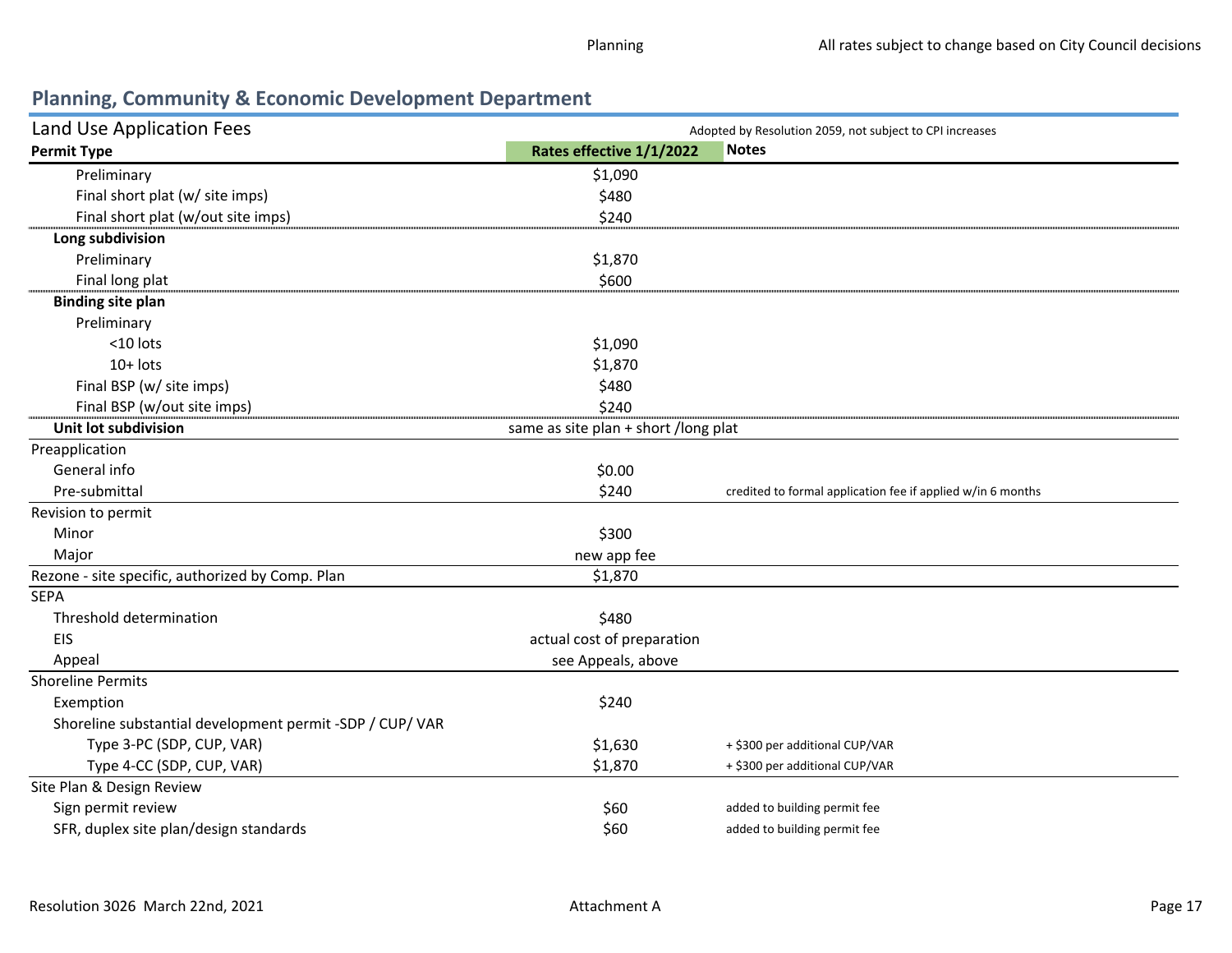# <span id="page-17-0"></span>Planning, Community & Economic Development Department

| Land Use Application Fees                                         | Adopted by Resolution 2059, not subject to CPI increases |                                                                                |  |  |
|-------------------------------------------------------------------|----------------------------------------------------------|--------------------------------------------------------------------------------|--|--|
| <b>Permit Type</b>                                                | Rates effective 1/1/2022                                 | <b>Notes</b>                                                                   |  |  |
| Cottage, Townhouse /MF less than 10 Units or up to 12,000 SF      |                                                          |                                                                                |  |  |
| nonres. GFA or up to 20,000sf of nonresidential site improvements | \$360                                                    |                                                                                |  |  |
| Cottage, Townhouse/MF 10 Units or more or >12,000sf non-          |                                                          |                                                                                |  |  |
| residential GFA or >20,000sf non-residential site improvements    | \$1,090                                                  |                                                                                |  |  |
|                                                                   | 0.08 / sq. ft. of new or replaced                        |                                                                                |  |  |
|                                                                   | hard surface;                                            |                                                                                |  |  |
| <b>Stormwater Review</b>                                          | \$150 per lot for subdivisions                           | For more than 2 reviews, applicant will be billed at hourly rate.              |  |  |
| Stormwater management manual exception                            | \$1,090                                                  |                                                                                |  |  |
| <b>Transportation Concurrency Review</b>                          |                                                          |                                                                                |  |  |
| <b>Transportation Consultant Review</b>                           | <b>Actual Cost</b>                                       | 100% of consultant cost                                                        |  |  |
| <b>Staff Transportation Concurrency Review</b>                    | <b>Hourly Rate</b>                                       | Staff time (billed at hourly rate, min. 1 hour)                                |  |  |
| Vacation of right-of-way                                          | \$480                                                    | plus actual cost of appraisal                                                  |  |  |
| Variance                                                          |                                                          |                                                                                |  |  |
| Level 1                                                           | \$730                                                    |                                                                                |  |  |
|                                                                   |                                                          | plus actual cost of HE;                                                        |  |  |
| Level 2                                                           | \$1,330                                                  | \$1,000 HE pre-payment                                                         |  |  |
| <b>Wireless Service Facilities</b>                                |                                                          |                                                                                |  |  |
| <b>Wireless Service Facility Permit</b>                           | \$240                                                    | per facility                                                                   |  |  |
| Wireless Conditional Use Permit                                   | \$1,330                                                  | plus \$120 per facility plus actual cost of HE;\$1,000 HE pre-payment          |  |  |
| Master ROW use agreement                                          | \$1,500                                                  |                                                                                |  |  |
| Eligible facilities determination                                 | \$120                                                    |                                                                                |  |  |
| Other Planning Dept. Reviews                                      |                                                          |                                                                                |  |  |
| Hourly rate for Planning Review                                   | \$60                                                     | per hour                                                                       |  |  |
| Additional plan review requested by changes, additions, or        |                                                          |                                                                                |  |  |
| revisions to plans after 2 reviews have been completed.           | <b>Hourly Rate</b>                                       | per hour                                                                       |  |  |
| Planning review for activities not specifically listed above, as  |                                                          |                                                                                |  |  |
| determined by the Director                                        | <b>Hourly Rate</b>                                       | per hour                                                                       |  |  |
| <b>Other Fees</b>                                                 |                                                          |                                                                                |  |  |
|                                                                   |                                                          | 3rd party reviews may be required for certain reports/project types (involving |  |  |
| Consultant/3rd Party Review Fees                                  | <b>Actual Cost</b>                                       | critical areas, shorelines, stormwater, wireless services, etc.)               |  |  |
| Additional notice publication costs necessitated by changes,      |                                                          |                                                                                |  |  |
| additions, or revisions to an application.                        | <b>Actual Cost</b>                                       |                                                                                |  |  |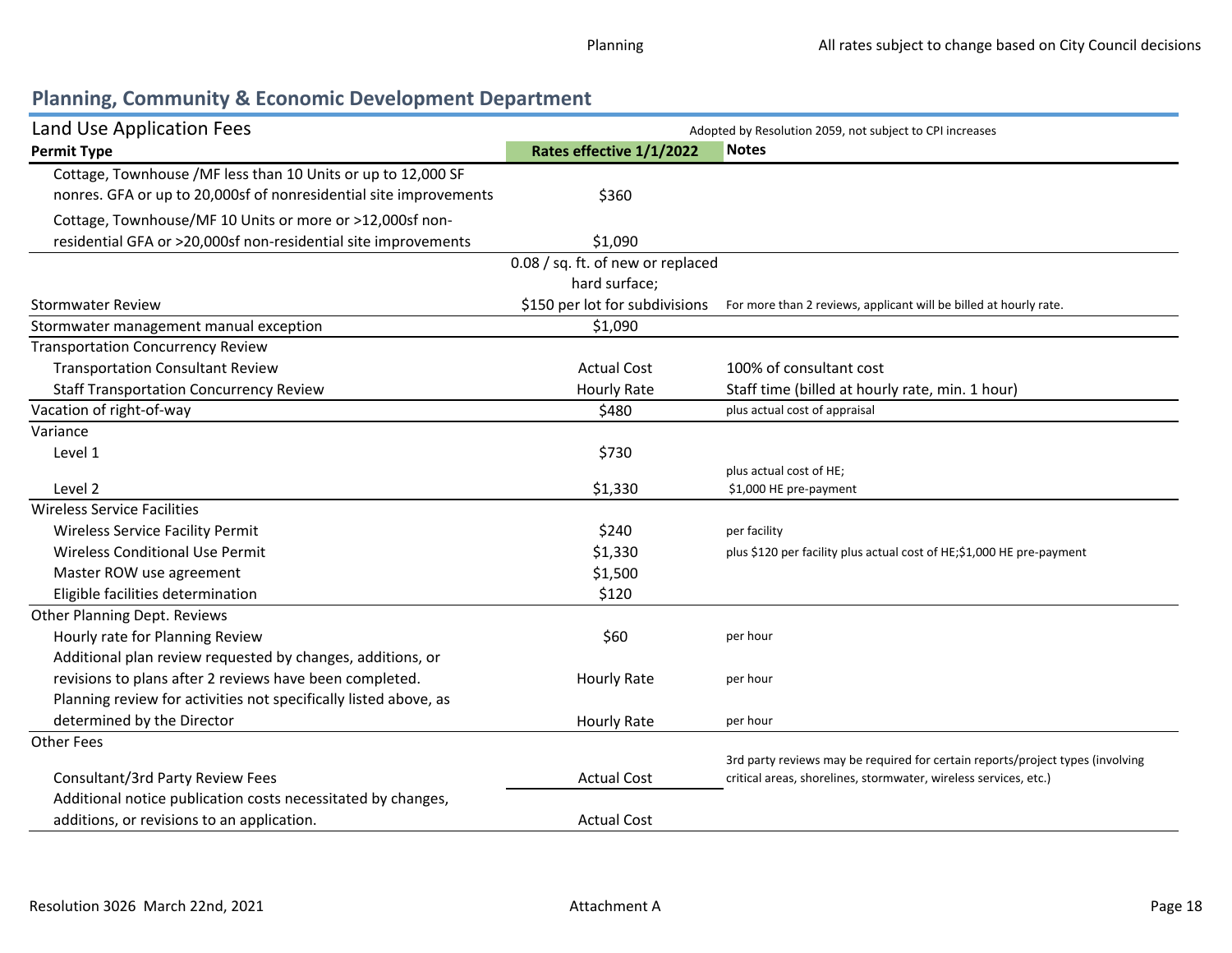# <span id="page-18-0"></span>Parks Fees

# Various Parks and Cemetery Fees

| <b>Washington Park</b>                           | Rates effective 1/1/2022 |  |
|--------------------------------------------------|--------------------------|--|
| Washington Park Rates Adopted by Resolution 3026 |                          |  |
|                                                  |                          |  |
| <b>Utility Non-Resident</b>                      | \$<br>31                 |  |
| Utility - Resident                               | \$<br>23                 |  |
| Non-Utility - Non Resident                       | \$<br>25                 |  |
| Non-Utility - Resident                           | \$<br>21                 |  |
| <b>Boat Lot Daily Non-Resident</b>               | \$<br>11                 |  |
| Boat Lot Daily - Resident                        | \$<br>8                  |  |
| <b>Boat Lot Annual Non-Resident</b>              | \$<br>220                |  |
| <b>Boat Lot Annual Resident</b>                  | \$<br>147                |  |
| Group Camp                                       | \$<br>110                |  |
| <b>Group Picnic Weekdays</b>                     | \$<br>52                 |  |
| <b>Group Picnic Weekends</b>                     | \$<br>74                 |  |
| Hiker/Biker                                      | \$<br>13                 |  |
| Lot B Overflow Parking                           | \$<br>9                  |  |
| <b>Bundle of Wood</b>                            | \$<br>6                  |  |

Regular parks rates are indexed annually by the treasurer to reflect one hundred percent of any change from the Consumer Price Index for Seattle-Tacoma-Bellevue-All Urban Wage Earners (CPl-U) for the previous October. Rates are rounded to the nearest dollar.

| <b>Cemetery</b>                                                                                                                                                                                                                                | Rates effective 1/1/2022 |
|------------------------------------------------------------------------------------------------------------------------------------------------------------------------------------------------------------------------------------------------|--------------------------|
|                                                                                                                                                                                                                                                |                          |
| All fees at Grand View Cemetery shall be adjusted each year based on the Consumer Price Index - West Region All Items<br>(CUUR0400SA0) as published by the U.S. Department of Labor-Bureau of Labor Statistics. They will be adjusted on March |                          |

1st of each year based on the previous years CPI change.

| <b>PROPERTY</b>                    |                      |     |
|------------------------------------|----------------------|-----|
| Grave site                         | \$                   | 717 |
| 15% endowment care                 | \$                   | 107 |
| <b>Total Grave Site</b>            | \$                   | 814 |
| Grave Site (Youth)                 | \$                   | 321 |
| 15% endowment care                 | \$                   | 49  |
| <b>Total Grave Site</b>            | \$                   | 370 |
| Grave Site (Cremation)             | \$                   | 535 |
| 15% endowment care                 | \$                   | 81  |
| <b>Total Grave Site</b>            | \$                   | 616 |
| Mausoleum - Eco Niches/Single only | <b>Catalog Price</b> |     |
| Mausoleum - Simplicity Niches      | <b>Catalog Price</b> |     |
| <b>Extended Property Use</b>       | \$                   | 213 |
| <b>Extended Niche Use</b>          | \$                   | 213 |